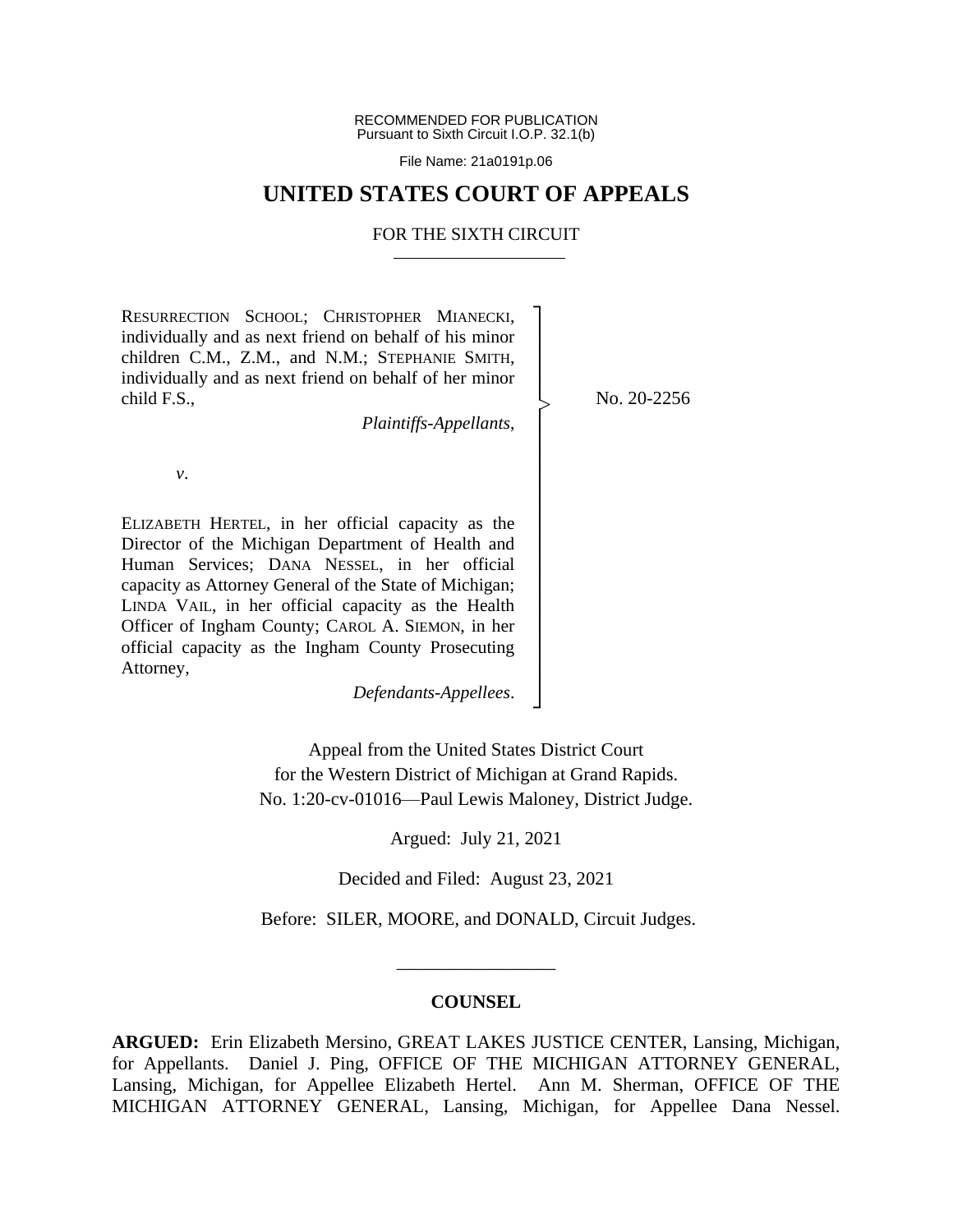**ON BRIEF:** Erin Elizabeth Mersino, GREAT LAKES JUSTICE CENTER, Lansing, Michigan, Robert J. Muise, AMERICAN FREEDOM LAW CENTER, Ann Arbor, Michigan, for Appellants. Daniel J. Ping, Joseph T. Froehlich, Ann M. Sherman, Rebecca A. Berels, OFFICE OF THE MICHIGAN ATTORNEY GENERAL, Lansing, Michigan, for State of Michigan Appellees. Bonnie G. Toskey, Sarah K. Osburn, COHL, STOKER & TOSKEY, P.C., Lansing, Michigan, for Appellees Linda Vail and Carol Siemon. Alex J. Luchenitser, Richard B. Katskee, AMERICANS UNITED FOR SEPARATION OF CHURCH AND STATE, Washington, D.C., for Amici Curiae.

MOORE, J., delivered the opinion of the court in which DONALD, J., joined, and SILER, J., joined in part. SILER, J. (pg. 31), delivered a separate opinion concurring in part and dissenting in part.

# **OPINION** \_\_\_\_\_\_\_\_\_\_\_\_\_\_\_\_\_

\_\_\_\_\_\_\_\_\_\_\_\_\_\_\_\_\_

KAREN NELSON MOORE, Circuit Judge. To control the spread of COVID-19, the Michigan Department of Health and Human Services ("MDHHS") required that all persons five years of age and older wear a mask in indoor public settings, including while attending public and private K–12 schools. Plaintiffs Resurrection School, a Catholic elementary school in Lansing, Michigan, and two parents with children enrolled at the school, on behalf of themselves and their minor children, challenge the mask requirement as a violation of their free exercise of religion, equal protection, and substantive due process rights. Since Plaintiffs filed suit, MDHHS has rescinded almost all COVID-19 pandemic emergency orders, including the challenged mask requirement. We hold that Plaintiffs' challenge to the mask requirement is not moot, and we **AFFIRM** the district court's denial of Plaintiffs' motion for a preliminary injunction on the merits.

#### **I. BACKGROUND**

#### **A. COVID-19 in Michigan**

COVID-19 is a novel respiratory infection first discovered in December 2019. Since then, 925,377 Michigan residents have been diagnosed with COVID-19 and 20,076 Michigan residents have died from the disease. Mich. COVID-19 Dashboard, Cumulative Confirmed Cases and Deaths Among Confirmed Cases, https://www.michigan.gov/coronavirus/0,9753,7-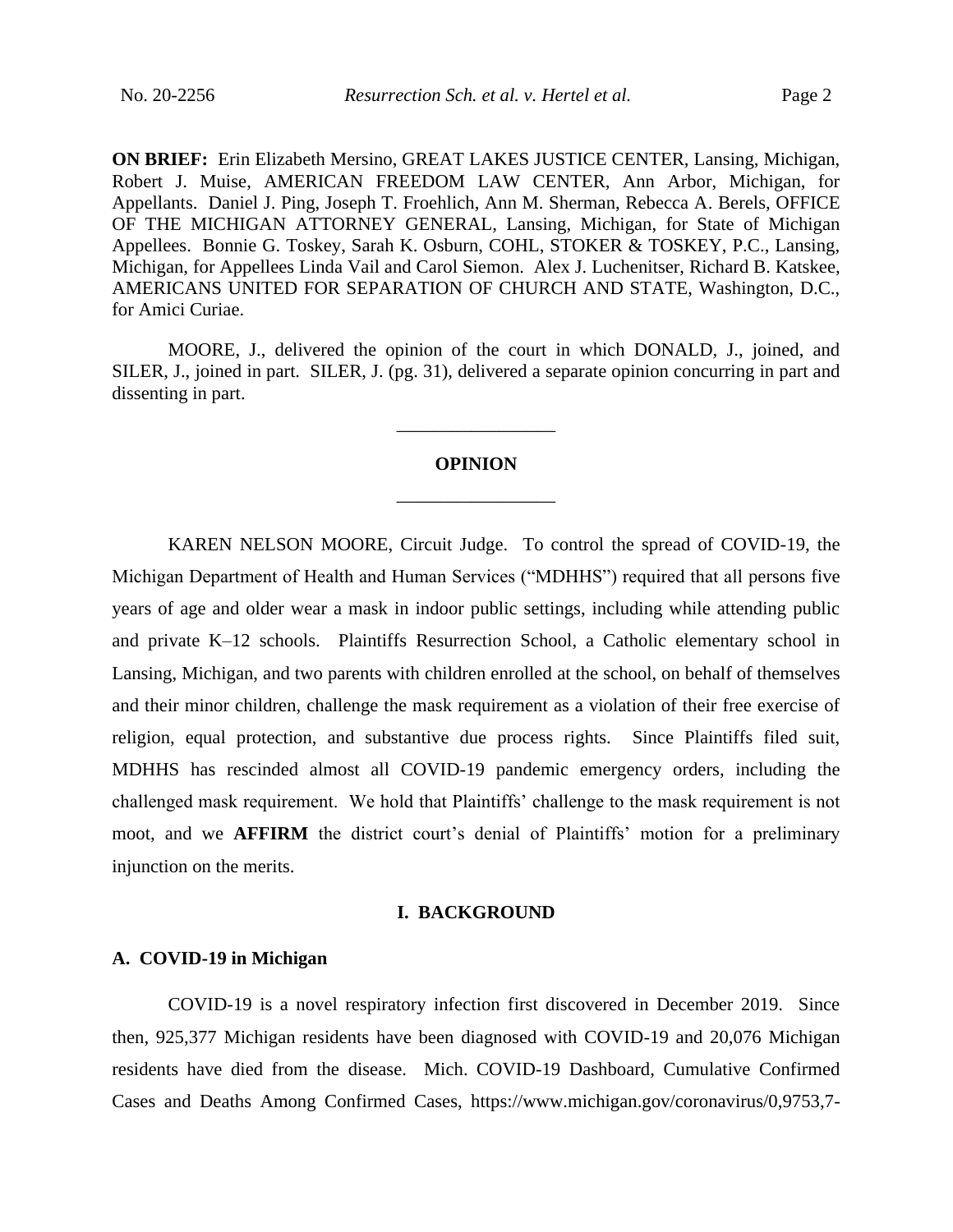406-98163\_98173---,00.html (accessed Aug. 19, 2021). Although young children have been largely spared the worst of the disease's impact, six children ages 5–14 have died of COVID-19 in Michigan, *Number of COVID-19, Pneumonia and Influenza Deaths by Age of Death, Michigan Occur[r]ences*, MDHHS, https://www.mdch.state.mi.us/osr/Provisio nal/CvdTable2.asp (accessed Aug. 19, 2021), and 1,280 children ages 0-17 have been hospitalized with COVID-19, COVID Data Tracker, CDC, https://covid.cdc.gov/covid-data-tracker/#new-hospital-admissions (accessed Aug. 19, 2021). One-hundred-and-sixty-one children in Michigan who recovered from COVID-19 went on to develop Multisystem Inflammatory Syndrome in Children ("MIS-C"), a condition causing inflammation and damage to organs. MIS-C Data and Reporting, MDHHS, https://www.michigan.gov/coronavirus/0,9753,7-406-98163\_98173\_104661---,00.html (accessed Aug. 19, 2021); *see also* R. 16-2 (Vail Aff. ¶ 7) (Page ID #538) (describing MIS-C and other long-term complications of COVID-19 infection). Children infected with COVID-19 can spread the disease to their parents and grandparents, teachers and school staff, and other medically vulnerable Michiganders.

COVID-19 primarily spreads through airborne particles that accumulate in enclosed spaces with inadequate ventilation, respiratory droplets produced when a person coughs, sneezes, or talks, and occasionally through contact with objects contaminated with the virus. *How COVID-19 Spreads*, CDC (July 14, 2021), https://www.cdc.gov/coronavirus/2019-ncov/preventgetting-sick/how-covid-spreads.html. Individuals infected with COVID-19 can spread the disease while asymptomatic and pre-symptomatic, and many individuals infected with COVID-19 experience mild symptoms. *See* R. 14-6 Ex. 5 (Nathan Furukawa et al., *Evidence Supporting Transmission of Severe Acute Respiratory Syndrome Coronavirus 2 While Presymptomatic or Asymptomatic*, 26 Emerg. Infect. Dis. (July 2020)) (Page ID #297–303). These features make COVID-19 difficult to control. As a result, universal community use of masks is a widely accepted method to prevent the spread of COVID-19, *Science Brief: Community Use of Cloth Masks to Control the Spread of SARS-CoV-2*, CDC (May 7, 2021), https://www.cdc.gov/coronavirus/2019-ncov/science/science-briefs/masking-science-sarscov2.html, despite Plaintiffs' contentions to the contrary, R. 21 (First Amended Compl. ¶¶ 75– 77) (Page ID #648–49).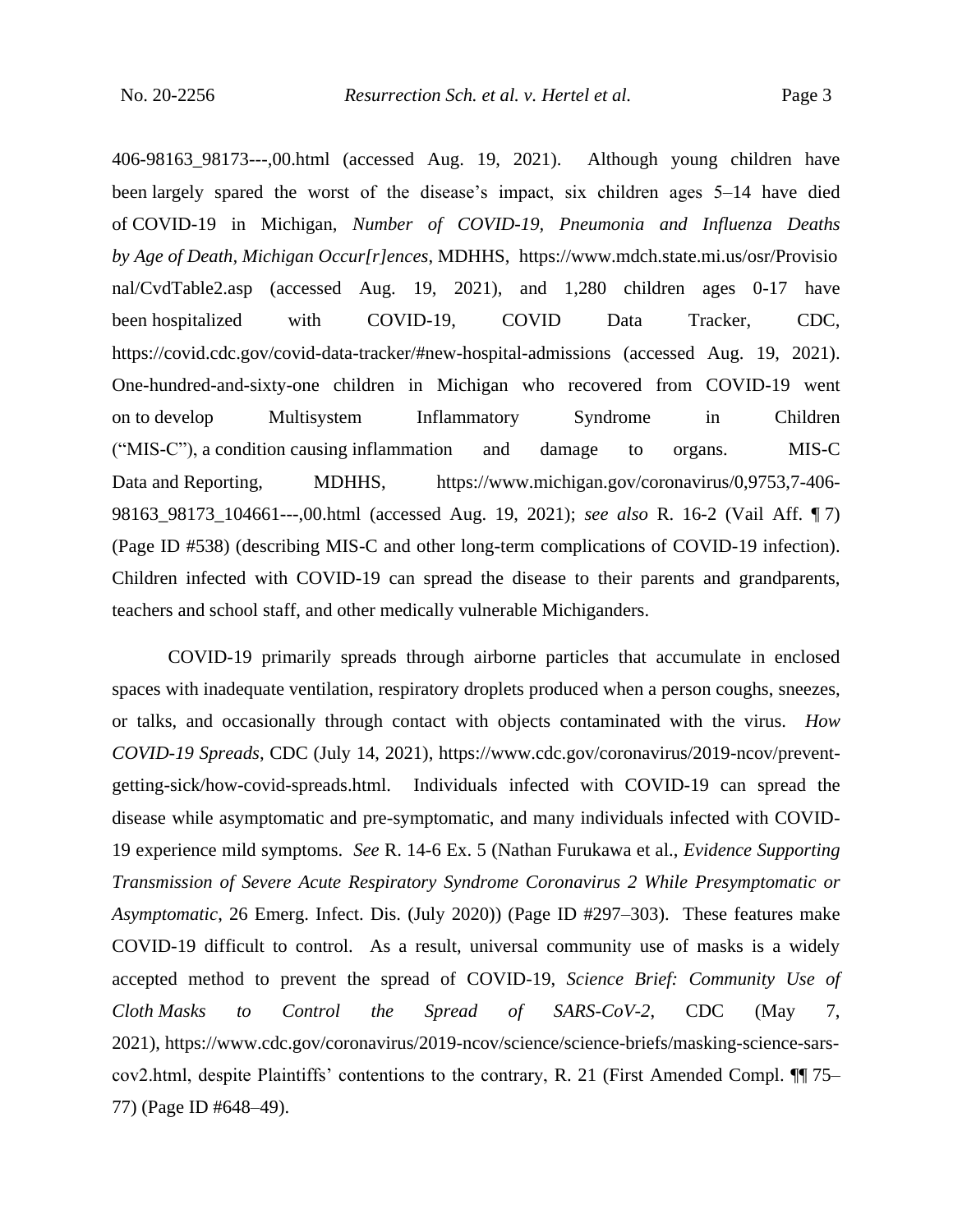Since Plaintiffs filed their lawsuit in October 2020, the Food and Drug Administration ("FDA") has authorized three COVID-19 vaccines for emergency use, including one for use in persons twelve years of age and older. *Different COVID-19 Vaccines*, CDC (May 27, 2021), https://www.cdc.gov/coronavirus/2019-ncov/vaccines/different-vaccines.html. Two of the vaccine manufacturers, Pfizer-BioNTech and Moderna, are testing their vaccines in children ages six months to eleven years old. Apoorva Mandavilli, *In the U.S., Vaccines for the Youngest Are Expected This Fall*, N.Y. TIMES (June 8, 2021), https://www.nytimes.com/2021/06/08/health/usvaccines-children-fall.html. Although initially Pfizer-BioNTech hoped to apply for emergency authorization of the vaccine for children ages five to eleven years old in September, and Moderna sometime in the fall, *id.*, the FDA has requested that the two vaccine manufacturers increase the size of their studies, which may delay the FDA's authorization of the vaccine for children younger than twelve, *see* Sheryl Gay Stolberg et al., *At the F.D.A.'s Urging, Pfizer-BioNTech and Moderna Are Expanding Their Trials for Children 5 to 11*, N.Y. TIMES (July 26, 2021), https://www.nytimes.com/2021/07/26/us/politics/fda-covid-vaccine-trials-children.html.

#### **B. Michigan's Mask Requirement**

Masks have been a significant part of Michigan's COVID-19 response, especially prior to the widespread availability of safe and effective vaccines. Beginning on April 27, 2020, Michigan required all persons "able to medically tolerate a face covering" to wear a face covering "when in any enclosed public space." E.O. 2020-59 § 15(a) (Apr. 24, 2020); *see also* E.O. 2020-147 § 1 (July 10, 2020) (reiterating that all persons ages five and older must wear a face covering in public except in limited circumstances or if medically unable to wear a face covering).

In preparation for the 2020–2021 school year, Governor Gretchen Whitmer issued the MI Safe Schools Roadmap ("Roadmap"), which outlined safety recommendations and requirements for K–12 schools. *MI Safe Schools: Michigan's 2020-21 Return to School Roadmap* (June 30, 2020), https://www.michigan.gov/documents/whitmer/MI\_Safe\_Schools\_Roadmap\_FINAL\_695392\_7. pdf. The Roadmap varied its prescriptions based on the prevalence of COVID-19 in the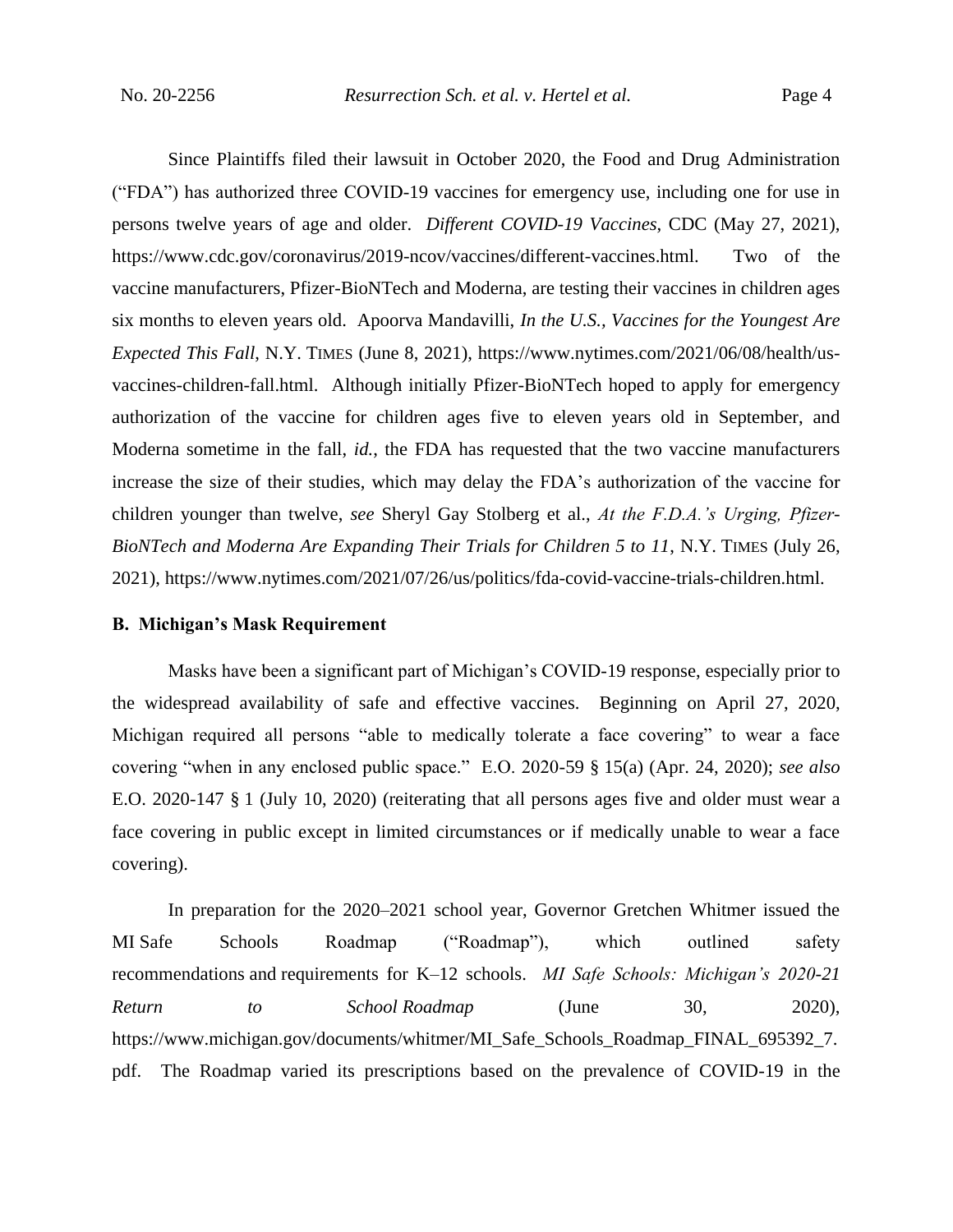community and the grade of the students. *Id.* at 9.**<sup>1</sup>** The Roadmap strongly recommended, but did not require, students in grades K–5 to wear a face covering in the classroom so long as they did not come into contact with students in another class. *MI Safe Schools*, at 22; *see also* E.O. 2020-142 § (2)(b)(1)(E) (June 30, 2020) (incorporating requirement into an executive order).

On September 25, 2020, citing "the higher incidence of [COVID-19] cases among children in recent months," "the clear effectiveness of masking as mitigation strategy," and the "absence of a widespread vaccine," Whitmer issued an executive order mandating that children in grades K-5 also wear a face covering in classrooms. E.O. 2020-185 § 1 (Sept. 25, 2020). A few days later, the Michigan Supreme Court concluded that the 1945 law under which Whitmer had been issuing executive orders regarding the COVID-19 pandemic was an improper delegation of legislative power in violation of the Michigan Constitution. *See In re Certified Questions from United States Dist. Ct., W. Dist. of Michigan, S. Div.*, 958 N.W.2d 1 (Mich. 2020). MDHHS then issued an order reinstating the requirement that children in grades K–5 wear a face covering in the classroom. 10/05/20 MDHHS Order §§ 2–3. MDHHS issued another near-identical order on October 9, 2020. 10/09/20 MDHHS Order. The Ingham County Health Department, which includes Lansing, also issued its own emergency order requiring all persons who leave their home or place of residence to wear a face covering, including children in grades K-5. Ingham Cnty. E.O. 2020-21 (Oct. 4, 2020); *see also* R. 16-2 Ex B. (Vail Aff. ¶¶ 13– 22) (Page ID #539–41) (describing the Ingham County order). On October 23, 2020, the Ingham County Health Department rescinded its order after it confirmed that the MDHHS Orders included all requirements of the county order. *Id.* ¶ 23 (Page ID #541).

<sup>&</sup>lt;sup>1</sup>The Roadmap corresponds to the MI Safe Start Plan, which adopted a six-phase approach to reopening the state based on the prevalence of disease. In Phase 1, a region is experiencing "[i]ncreasing number of new cases every day, likely to overwhelm the health system" and only critical infrastructure is permitted to remain open, whereas in Phase 6, the region has community immunity sufficient to minimize community spread and restrictions are lifted. *MI Safe Start: A Plan to Re-engage Michigan's Economy*, at 2 (May 7, 2020), https://www.michigan.gov/documents/whitmer/MI\_SAFE\_START\_PLAN\_689875\_7.pdf. When a region is in at least Phase 4, the Roadmap permitted schools to reopen for in-person learning with certain safety protocols. *MI Safe Schools*, at 21. In practice, Michigan treated in-person K–12 instruction more permissively than the terms of the MI Safe Start Plan and the Roadmap. The MI Safe Start plan permitted schools to reopen for in-person instruction only in Phases 5 and 6, *MI Safe Start*, at 2, and MDHHS permitted K–8 schools to remain open for in-person instruction even when all regions were at the highest risk level, 11/15/20 MDHHS Order.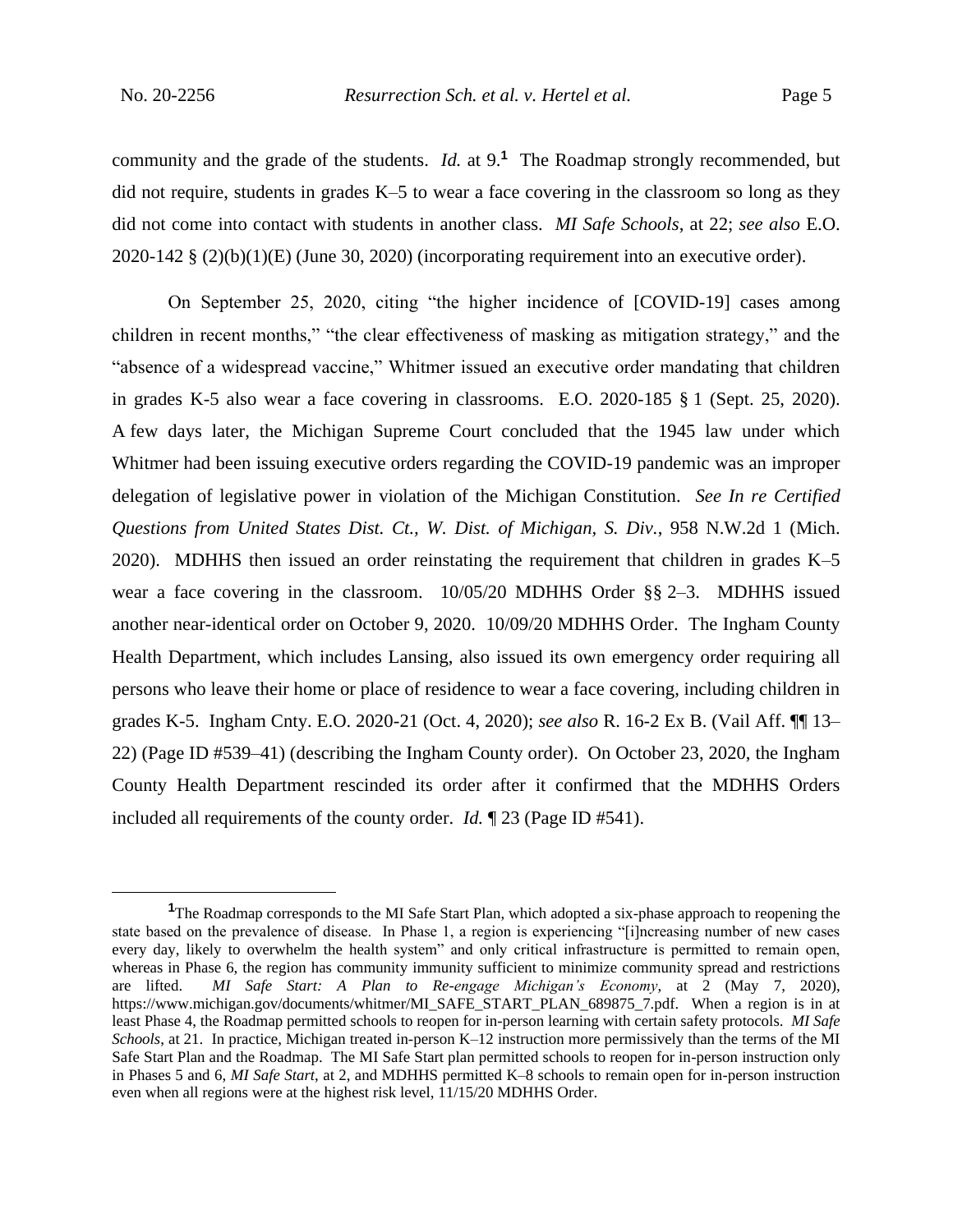Since then, MDHHS has issued several orders slightly changing the circumstances for when a mask is required. The March 2, 2021 Order, which is the focus of the parties' briefing,**<sup>2</sup>** provides in relevant part:

#### 7. **Face mask requirement at gatherings.**

- (a) All persons participating in gatherings are required to wear a face mask.
- (b) As a condition of gathering for the purpose of transportation, transportation providers must require all staff and patrons to use face masks, and must enforce physical distancing among all patrons to the extent feasible.
- (c) Except as provided elsewhere in this order, a person responsible for a business, store, office, government office, school, organized event, or other operation, or an agent of such person, must prohibit gatherings of any kind unless the person requires individuals in such gatherings (including employees) to wear a face mask, and denies entry or service to all persons refusing to wear face masks while gathered.
- (d) A person responsible for a business, store, office, government office, school, organized event, or other operation, or an agent of such person, may not assume that someone who enters the facility without a face mask falls within one of the exceptions specified in section 8 of this order, including the exception for individuals who cannot medically tolerate a face mask. An individual's verbal representation that they are not wearing a face mask because they fall within a specified exception, however, may be accepted.
- . . .
- 8. **Exceptions to face mask requirements.** Although a face mask is strongly encouraged even for individuals not required to wear one (except for children under the age of 2), the requirement to wear a face mask in gatherings as required by this order does not apply to individuals who:
	- (a) Are younger than 5 years old, outside of a child care organization or camp setting (which are subject to requirements set out in section 7(e));
	- (b) Cannot medically tolerate a face mask;

**<sup>2</sup>**Defendants acknowledge that MDHHS has made "minor alterations" to the exceptions between the 10/09/20 MDHHS Order and the 03/02/21 MDHHS Order, and thus, refer to "the orders" collectively. Hertel & Nessel Br. at 8 n.6. For instance, during the winter surge in COVID-19 cases, MDHHS prohibited any non-essential personal care services that required removal of face masks, most organized sports, and indoor dining. 11/15/20 MDHHS Order. Accordingly, we use "MDHHS Orders" to refer to the orders leading up to the rescission of the mask requirement.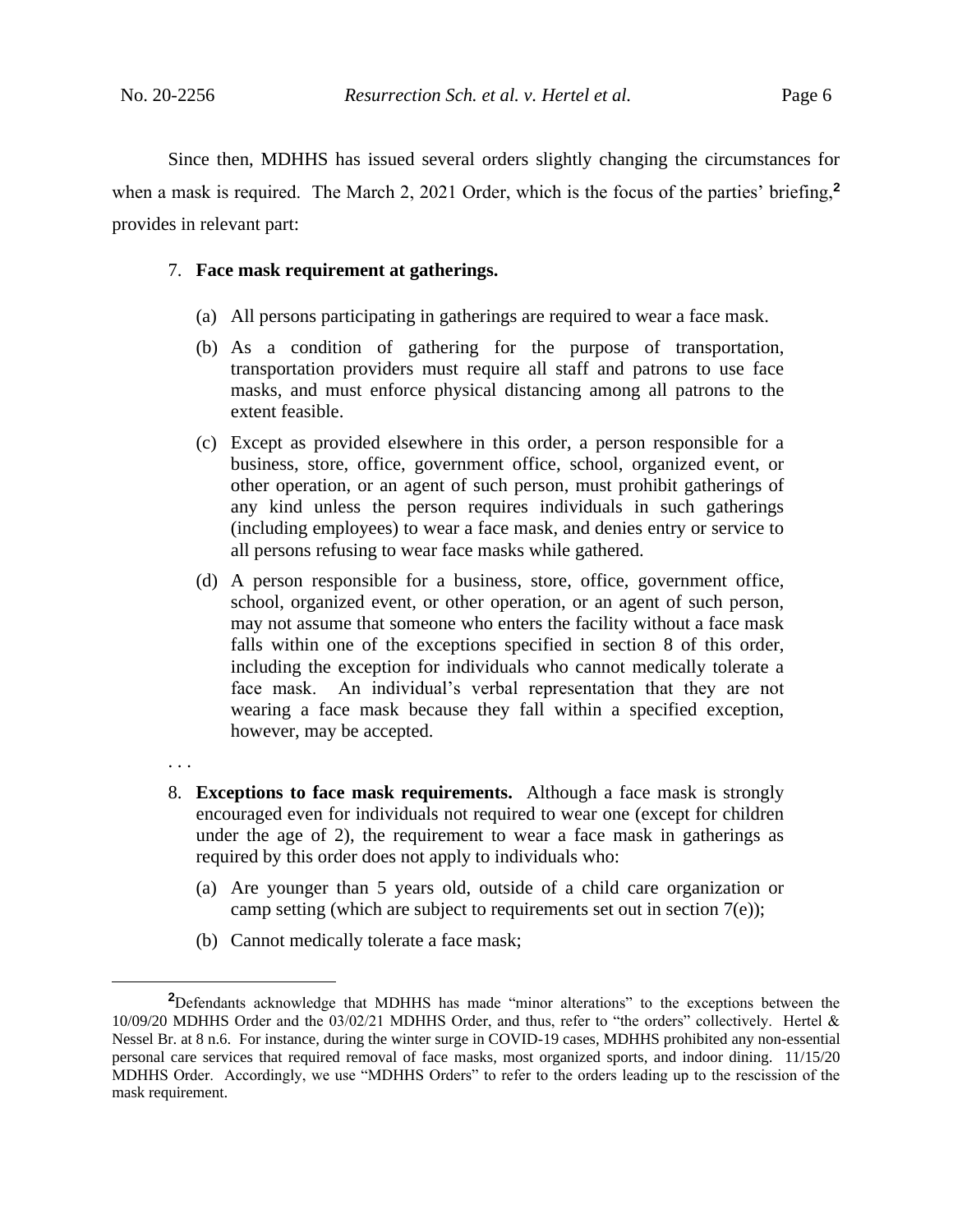- 
- (c) Are eating or drinking while seated at a food service establishment or at a private residence;
- (d) Are exercising outdoors and able to consistently maintain 6 feet of distance from others;
- (e) Are swimming;
- (f) Are receiving a medical or personal care service for which removal of the face mask is necessary;
- (g) Are asked to temporarily remove a face mask for identification purposes;
- (h) Are communicating with someone who is deaf, deafblind, or hard of hearing and whose ability to see the mouth is essential to communication;
- (i) Are actively engaged in a public safety role, including but not limited to law enforcement, firefighters, or emergency medical personnel, and where wearing a face mask would seriously interfere in the performance of their public safety responsibilities;
- (j) Are engaging in a religious service;
- (k) Are giving a speech for broadcast or to an audience, provided that the audience is at least 12 feet away from the speaker; or
- (l) Are participating in a testing program specified in MDHHS's document entitled Guidance for Athletics issued February 7, 2021, and are engaged in practice or competition where the wearing of a mask would be unsafe.

03/02/21 MDHHS Order. In accordance with Mich. Comp. Laws § 333.2261, "violation of this order is a misdemeanor punishable by imprisonment for not more than 6 months, or a fine of not more than \$200.00, or both." *Id*. § 10(e). Further, MDHHS promulgated emergency rules stating that a violation of the MDHHS Orders carries "a penalty of up to \$1,000 for each violation or day that a violation continues." MDHHS Emergency Rules (Oct. 20, 2020).

On May 14, 2021, in response to CDC guidance that fully vaccinated persons no longer need to wear a mask in most settings, MDHHS added fully vaccinated persons to the list of exceptions to the mask requirement. 05/14/2021 MDHHS Order. One month later, MDHHS rescinded almost all COVID-19 pandemic emergency orders, including the challenged mask requirement, because of the reduction in COVID-19 test positivity rates, case rates, hospitalizations, and deaths, the availability of COVID-19 vaccines, the availability of therapeutics, such as monoclonal antibodies, and warmer weather. 06/17/21 MDHHS Order. The 06/17/21 MDHHS Order became effective June 22, 2021. *Id.*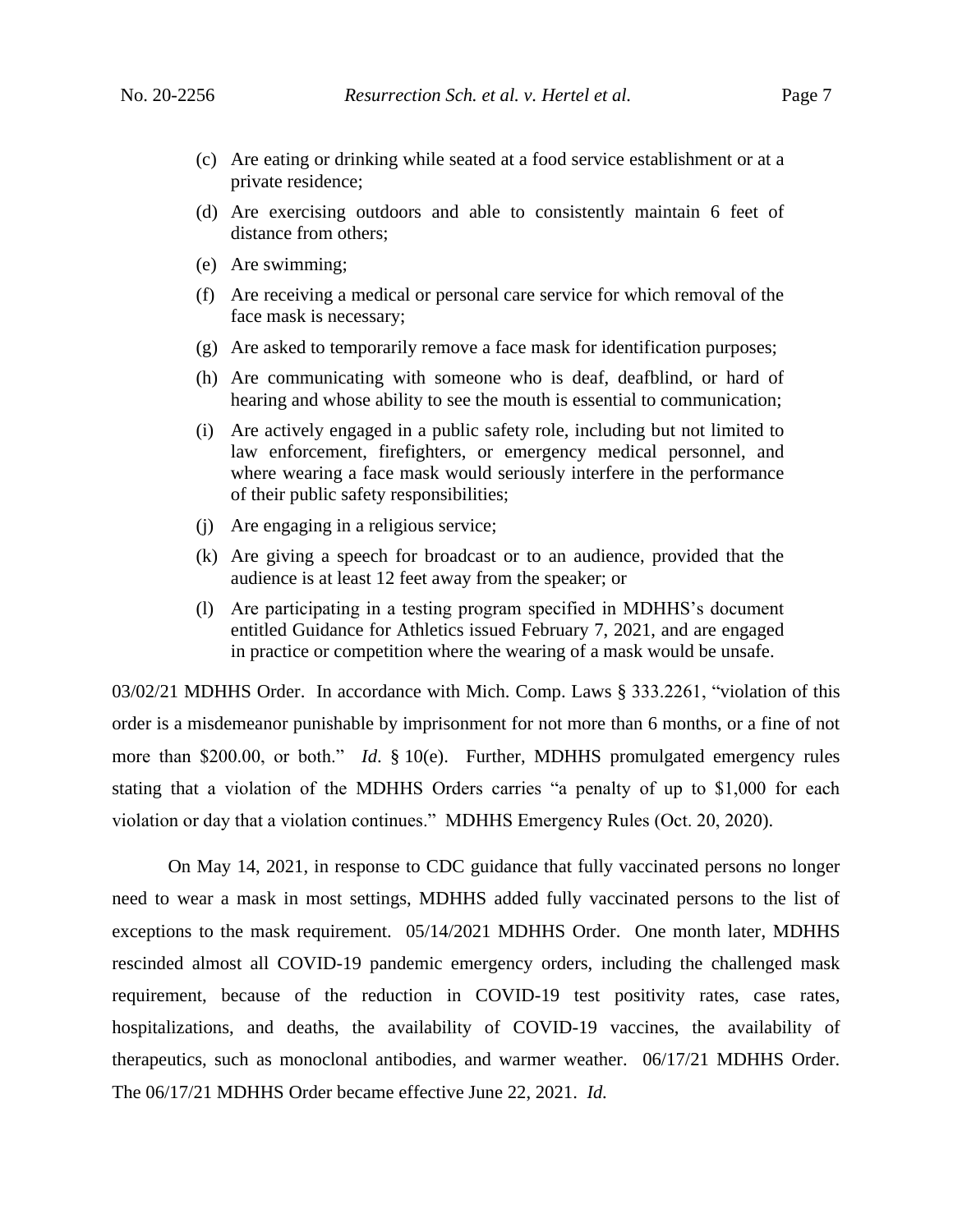MDHHS's rescission coincided with summer break, which leaves open the question of what restrictions MDHHS may impose for the 2021–2022 school year. MDHHS's interim guidance for schools recommends that schools use multiple prevention strategies, including face masks, to limit transmission in school. MDHHS, *Interim Recommendations for Operating Schools Safely When There Is COVID-19 Community Transmission* (June 25, 2021), https://www.michigan.gov/documents/coronavirus/COVID-

19 Guidance for Operating Schools Safely 728838 7.pdf.

Other public-health authorities have weighed in on mitigation measures for in-person education for the 2021–22 school year. In consideration of new evidence regarding the B.1.617.2 (Delta) coronavirus variant, the CDC's guidance for K–12 schools now recommends that all persons wear a mask indoors at school regardless of vaccination status. *Guidance for COVID-19 Prevention in K-12 Schools*, CDC (updated Aug. 5, 2021), https://www.cdc.gov/coronavirus/2019-ncov/community/schools-childcare/k-12-guidance.html. The American Academy of Pediatrics ("AAP") also recommends that all students and staff regardless of whether they are fully vaccinated against COVID-19—wear a mask indoors at school as a "necessary measure[] to limit the community spread of SARS-CoV-2 to ensure schools can remain open and safe for all students." *COVID-19 Guidance for Safe Schools*, Am. Acad. Pediatrics (last updated July 18, 2021), available at https://services.aap.org/en/pages/2019 novel-coronavirus-covid-19-infections/clinical-guidance/covid-19-planning-considerationsreturn-to-in-person-education-in-schools/. Masks, according to the AAP, are part of a "multipronged, layered approach" that together "will make in-person learning safe and possible." *Id.*

Some states and localities have adopted universal mask requirements in line with public health authorities' recommendations. *See, e.g.*, Kalamazoo Cnty. Health Dep't 08/18/2021 Order (requiring that children in grades K–6 and those providing services to children in grades K–16 wear a mask in school settings); Ky. E.O. 2021-585 (Aug. 10, 2021); Cal. Dep't Pub. Health, *COVID-19 Public Health Guidance for K-12 Schools in California, 2021-22 School Year* (July 12, 2021), https://www.cdph.ca.gov/Programs/CID/DCDC/Pages/COVID-19/K-12-Guidance-2021-22-School-Year.aspx (requiring that all persons, including children in grades K–5, wear masks at school); *K-12 School Updates*, Del. Div. Pub. Health (May 12,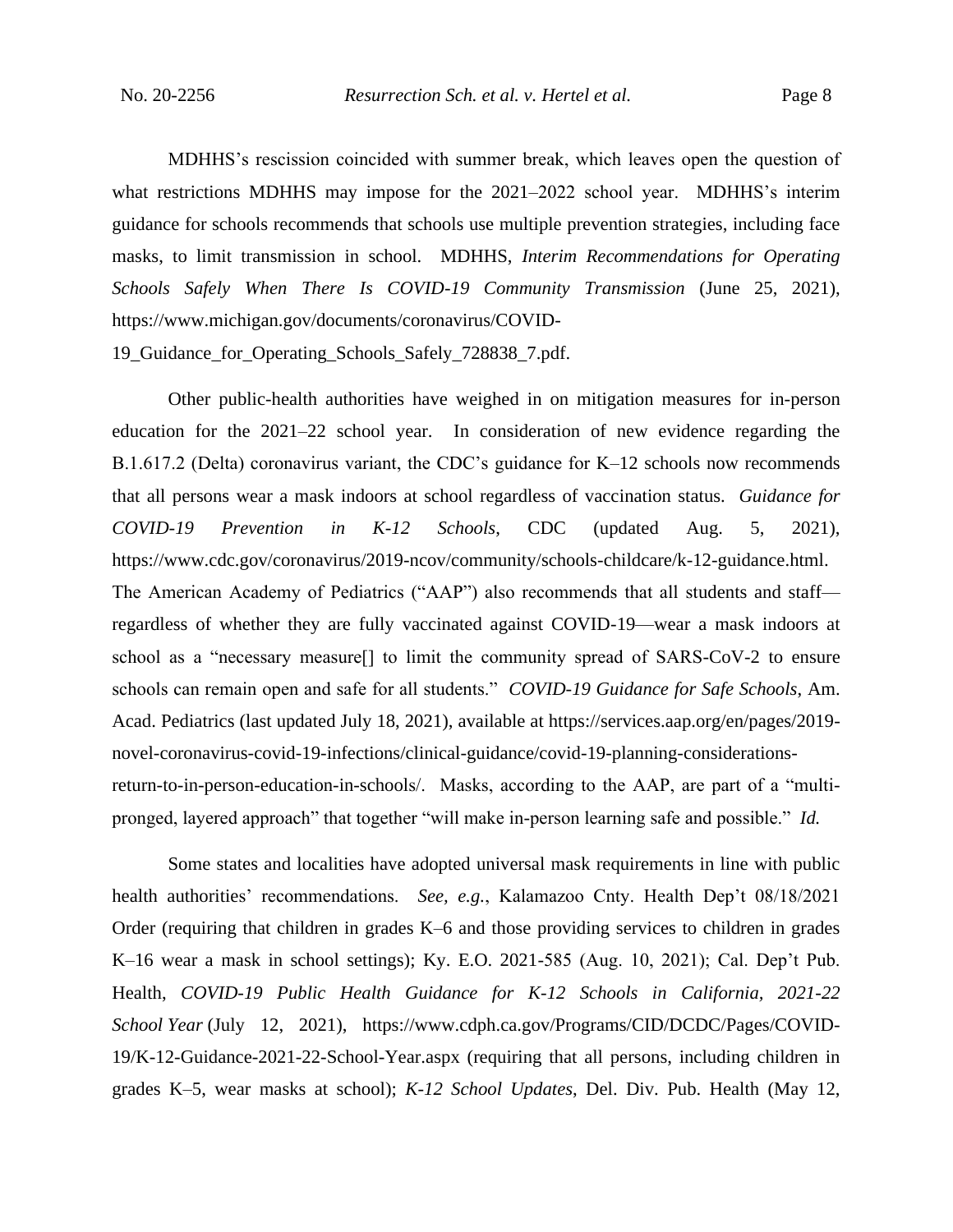2021), https://coronavirus.delaware.gov/schools-and-students/school-updates/ (same). Other states have recommended, but not required, students in grades K–12 to wear masks in school. *See, e.g.*, Ohio Dep't Pub. Health (July 26, 2021), https://coronavirus.ohio.gov/static/responsible/schools/K-12-Schools-Guidance.pdf.

Despite the CDC's and the AAP's guidance and the decisions of other states to impose mask requirements in school, Whitmer has stated that she does not expect MDHHS to issue a mask requirement or other pandemic orders "in the near future and maybe not ever." Dave Boucher & Kristen Jordan Shamus, *Whitmer: No New State Mask Rule Expected Despite Updated CDC Guidance*, DET. FREE PRESS (July 27, 2021), https://www.freep.com/story/news/health/2021/07/27/whitmer-no-new-state-mask-rule-despiteupdated-cdc-guidance/5385179001/. Hertel has indicated that she "expect[s] and encourage[s] schools when they go back to have mask requirements for kids younger than 12 and those who haven't been vaccinated." *MDHHS Director: State Urging Schools to Have Mask Mandates for Kids Under 12, Those Not Vaccinated*, WXYZ-Det. (July 22, 2021), https://www.wxyz.com/news/coronavirus/mdhhs-director-state-urging-schools-to-have-maskmandates-for-kids-under-12-those-not-vaccinated.

#### **C. Plaintiffs' Lawsuit**

On October 22, 2020, Plaintiffs filed a complaint in the U.S. District Court for the Western District of Michigan. Plaintiffs allege that the MDHHS Orders violate their rights to free exercise, equal protection, substantive due process, freedom of speech, and freedom of association. R. 1 (Compl. ¶¶ 135–41, 163–85) (Page ID #22–23, 27–30). In addition to these constitutional claims, Plaintiffs argued that the 10/05/20 MDHHS Order is an unlawful exercise of authority under Michigan law and violates the Michigan constitution's separation of powers and non-delegation clauses. *Id.* ¶¶ 142–62 (Page ID #24–26).

The declaration submitted by the principal of Plaintiff Resurrection School, Jacob Allstott, attests that MDHHS's mask requirement for students in grades K–5 violates Resurrection School's sincerely held religious beliefs because it interferes with the school's religiously oriented disciplinary policies and prevents younger students from partaking fully in a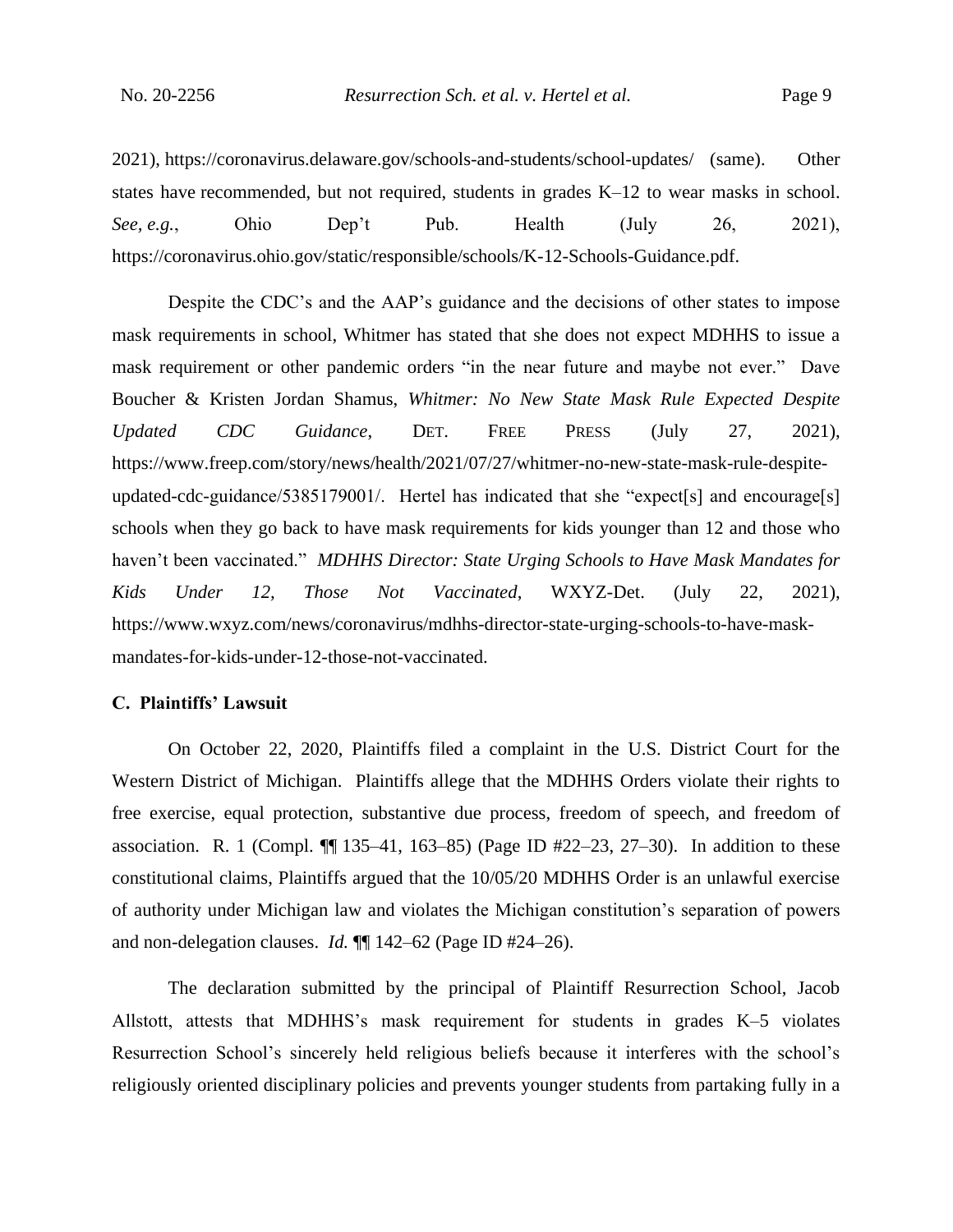Catholic education.<sup>3</sup> R. 8-1 (Allstott Decl.  $\P$  41–58) (Page ID #178–80). The declarations submitted by the Plaintiff parents assert that their children find masks uncomfortable and distracting from their religious education, and that the mask requirement conflicts with "the right [as a parent] to choose a school for them which corresponds to their own convictions." R. 8-2 (Mianecki Decl. ¶ 59) (Page ID #190) (quoting Catechism of the Catholic Church ("CCC") § 2229); R. 8-3 (Smith Decl. ¶ 40) (Page ID #197–98).

Plaintiff Christopher Mianecki attests that wearing a mask in the classroom "interferes with [his children's] ability to engage in their elementary school classroom and its Catholic, religious teachings." R. 8-2 (Mianecki Decl. ¶ 52) (Page ID #189). He provides specific examples of how the requirement that children wear masks in the classroom affects his three children who are enrolled at Resurrection School. He states that wearing a mask negatively impacts his children's focus, *id.* ¶ 33 (Page ID #187), "diverts [their] attention away from the lesson taught in class," *id.* ¶ 36 (Page ID #187), and "negatively affect[s] [their] ability to breathe effectively," *id.* ¶ 38 (Page ID #187).

Plaintiff Stephanie Smith states that her child, F.S., is unable to wear a mask because he "suffer[s] from breathing issues," R. 8-3 (Smith Decl. ¶ 8) (Page ID #194), and "is highly susceptible to respiratory infections that quickly turn into additional infections such as bronchitis," *Id.* ¶ 9 (Page ID #194). Despite Smith's observation that F.S. is unable to wear a mask because of his health conditions, F.S.'s pediatrician determined that F.S. did not qualify for a medical exemption.**<sup>4</sup>** *Id.* ¶ 11 (Page ID #194). As a result, Smith is "educating F.S. at home where he is not mandated to wear a mask, and F.S. is on a long-term absence from his Catholic

<sup>&</sup>lt;sup>3</sup>In the initial complaint, Plaintiffs also argued that "[i]n accordance with the teachings of the Catholic faith, Resurrection School believes that every human has dignity and is made in God's image and likeness. Unfortunately, a mask shields our humanity. And because God created us in His image, we are masking that image." R. 1 (Compl. ¶ 22) (Page ID #5).

**<sup>4</sup>**The MDHHS Orders exempted children who "[c]annot medically tolerate a face mask" from complying with the face mask requirements. 03/02/21 MDHHS Order § 8(b). The MDHHS Orders clarify that "[a]n individual's verbal representation that they are not wearing a face mask because they fall within a specified exception . . . may be accepted." *Id.* § 7(d). Organizations may choose to require documentation that an individual cannot medically tolerate a face mask. *See, e.g.*, Diocese of Lansing, *Return to Learn: Phase 4 Plan*, https://www.dioceseoflansing.org/education/phase-4-plan (requiring that students and staff obtain a "written and signed verification by a physician" in order not to wear a mask while at school).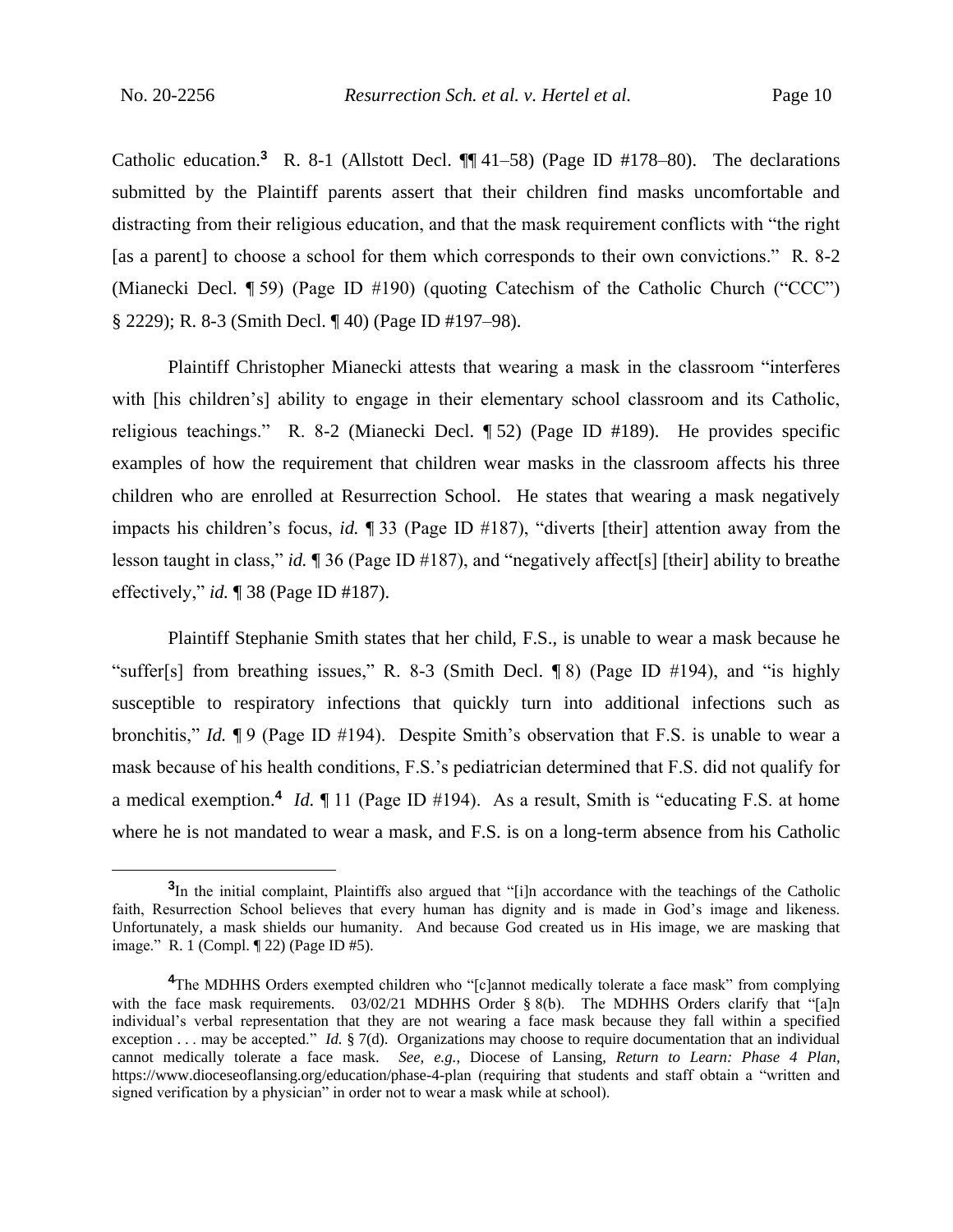school." *Id.* ¶ 16 (Page ID #195). Smith and her husband "cannot give F.S. the same Catholic education that he receives at Catholic school with his classmates." *Id.* ¶ 20 (Page ID #195).**<sup>5</sup>**

Plaintiffs moved for a temporary restraining order ("TRO") and a preliminary injunction seeking to enjoin Defendants from enforcing the 10/05/20 MDHHS Order against Resurrection School and the other plaintiffs. R. 7 (Pls.' Mot. for TRO & Prelim. Inj.) (Page ID #65–70). The district court denied Plaintiffs' expedited ex parte motion for a TRO, concluding that Plaintiffs could not establish that they would experience irreparable harm without the order because they had unreasonably delayed in filing for emergency ex parte injunctive relief.**<sup>6</sup>** R. 11 (Order Denying Mot. for TRO at 3–4) (Page ID #207–08). Defendants then filed motions to dismiss, R. 13 (Gordon & Nessel Joint Mot. to Dismiss) (Page ID #215–18); R. 15 (Vail & Siemon, Mot. to Dismiss) (Page ID #475–76), and responses in opposition to Plaintiffs' request for a preliminary injunction, R. 18 (Gordon & Nessel, Resp. in Opp. to Pls.' Mot. for TRO & Prelim. Inj.) (Page ID #565–60); R. 19 (Vail & Siemon, Resp. in Opp. to Pls.' Mot. for TRO & Prelim. Inj.) (Page ID #602–04).

After Defendants responded to Plaintiffs' initial complaint and motion for a TRO and preliminary injunction, Plaintiffs filed an amended complaint. R. 21 (First Am. Compl.) (Page ID #636–68). The First Amended Complaint narrowed Plaintiffs' claims to violations of free exercise, equal protection, and substantive due process, and the Michigan constitutional and state-law claims. *Id.* The district court determined that the amended complaint did not render Defendants' motions to dismiss moot and required Plaintiffs to respond to the motions to dismiss. R. 23 (12/10/20 Order) (Page ID #692).

<sup>&</sup>lt;sup>5</sup>We are troubled by public statements suggesting that Resurrection School did not require students in grades K–5 to wear masks during the entire school year, Cody Butler, *Federal Appeals Court to Hear Arguments over Michigan Mask Mandate*, WILX-Lansing (July 20, 2021), https://www.wilx.com/2021/07/20/federal-appealscourt-hear-arguments-over-michigan-mask-mandate/, when they have made contrary representations to this court and the district court.

<sup>&</sup>lt;sup>6</sup>The district court noted that Whitmer and MDHHS issued executive orders requiring individuals over the age of five to wear a face covering indoors on July 17, 2020 and July 29, 2020 respectively, and thus, the "Plaintiffs cannot rely on the October 2, 2020 Opinion from the Michigan Supreme Court as the critical event." R. 11 (Order at 4) (Page ID #208).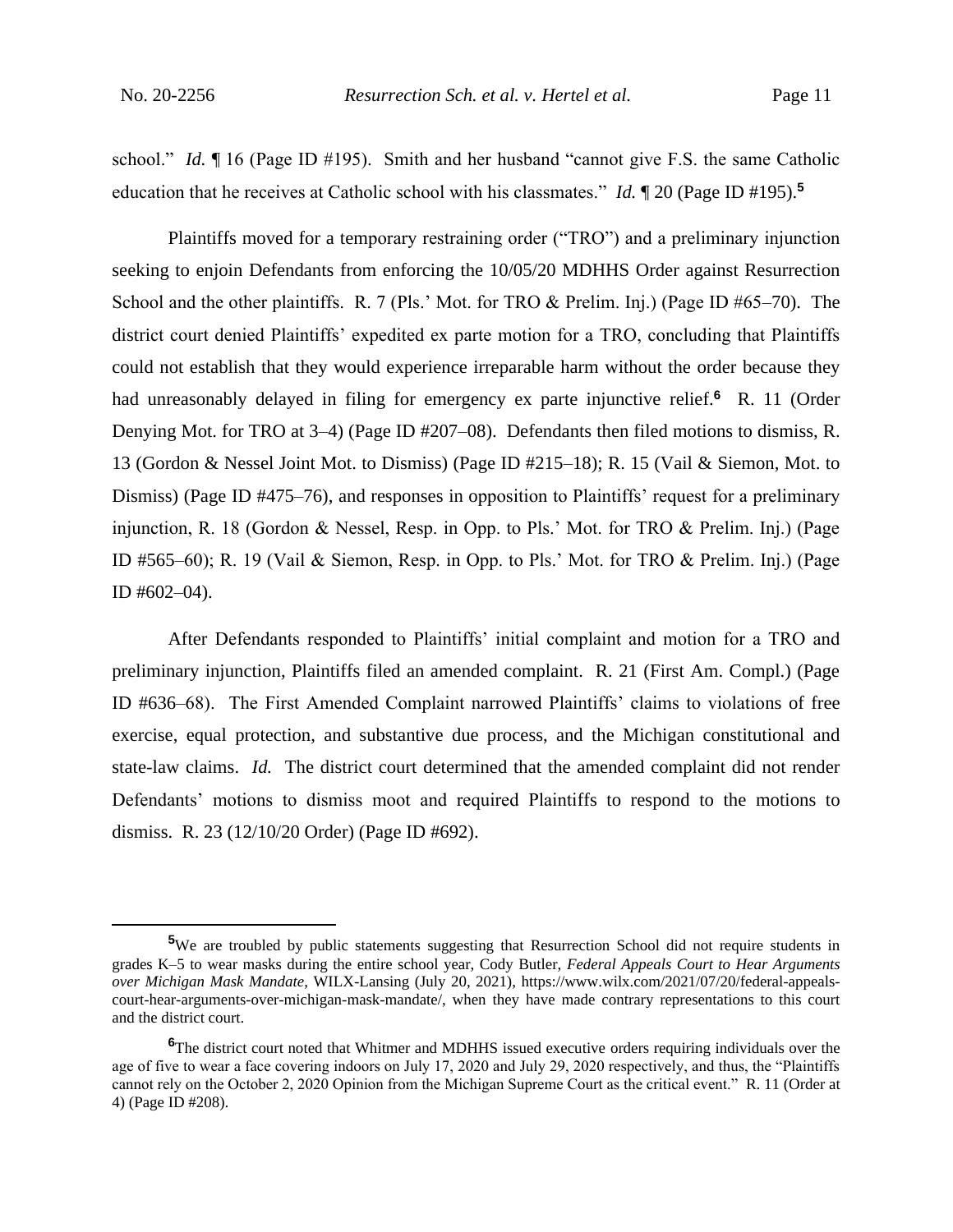The district court denied Plaintiffs' motion for a preliminary injunction. *Resurrection Sch. v. Gordon*, 507 F. Supp. 3d 897 (W.D. Mich. 2020). Applying *Commonwealth v. Beshear*, 981 F.3d 505 (6th Cir. 2020) (order), the district court determined that Plaintiffs were unlikely to succeed on the merits of their free-exercise challenge to the 10/05/2020 MDHHS Order. *Id.* at 900–01. First, the district court found that the 10/05/2020 MDHHS Order was neither motivated by animus against people of faith or a specific faith nor limited to regulating only religious activity. *Id.* at 901. The district court then determined that the order was neutral and generally applicable because it "require[d] all individuals over the age of five to wear a face mask in public. This requirement is in place whether they are attending a religious school, a secular school, running errands, or participating in some other facet of daily life." *Id.* at 901–02. The exceptions to the order are "narrow and discrete," and "apply to public schools and private schools equally, and they apply to secular schools and religious schools equally." *Id.* at 902. Thus, the district court concluded that Plaintiffs were unlikely to succeed on the merits of their free exercise claim. *Id.*

The district court dismissed Plaintiffs' claim that the Order violated their equal-protection rights by permitting individuals to remove their face covering in certain circumstances, because "[t]here is nothing in the face-mask requirement that treats similarly situated groups of individuals different." *Id*. As for Plaintiffs' state-law claims, the district court declined to address this "novel question of state law for the first time" at this stage of litigation. *Id*. Although the district court did not address Plaintiffs' substantive-due-process claim by name, it concluded at the end that "Plaintiffs have failed to establish a lik[e]lihood of success on the merits on *any* of their claims." *Id.* (emphasis added).

Plaintiffs timely appealed. R. 25 (Not. of Appeal) (Page ID #700–01). Defendants move to dismiss the appeal as moot because MDHHS has rescinded the mask requirements. No. 20-2256, R. 34 (Hertel & Nessel Mot. to Dismiss Appeal as Moot); No. 20-2256, R. 37 (Siemon & Vail Mot. to Dismiss Appeal as Moot). Plaintiffs oppose the motion. No. 20-2256, R. 38 (Pls.' Resp. Mot. to Dismiss Appeal as Moot).

The district court had jurisdiction pursuant to 28 U.S.C. § 1331, and we have jurisdiction pursuant to 28 U.S.C. § 1292(a)(1).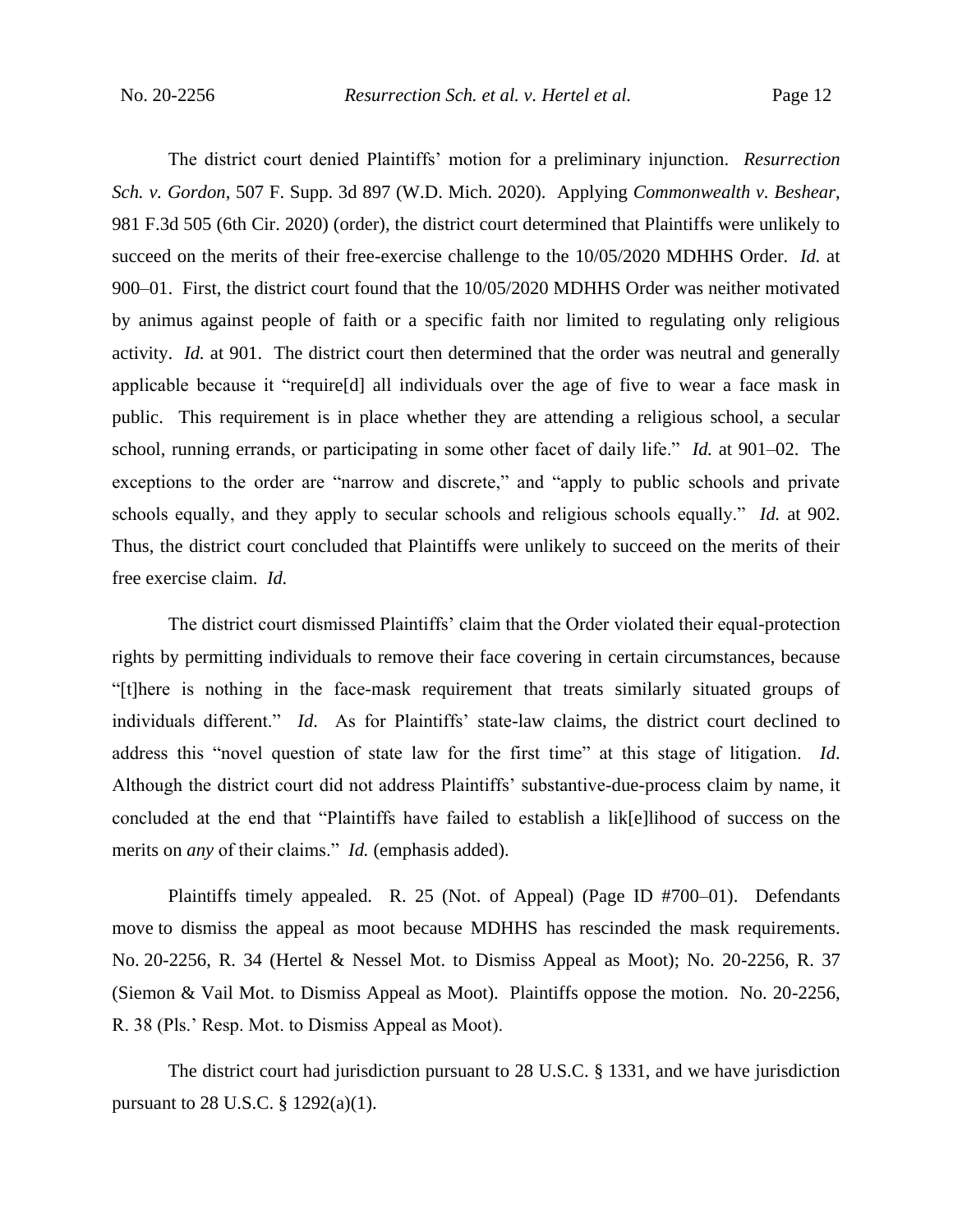#### **II. ANALYSIS**

#### **A. Mootness**

Defendants argue that we lack jurisdiction because Plaintiffs' claims are moot. "[A] case is moot when the issues presented are no longer 'live' or the parties lack a legally cognizable interest in the outcome." *Powell v. McCormack*, 395 U.S. 486, 496 (1969). "We do not have the power to adjudicate disputes that are moot, and '[t]he mootness inquiry must be made at every stage of a case.'" *Hanrahan v. Mohr*, 905 F.3d 947, 960 (6th Cir. 2018) (quoting *McPherson v. Mich. High Sch. Athletic Ass'n, Inc.*, 119 F.3d 453, 458 (6th Cir. 1997) (en banc)). There are two relevant exceptions to the mootness doctrine. First, voluntary cessation of the challenged conduct does not moot a case unless it is "absolutely clear that the allegedly wrongful behavior could not reasonably be expected to recur." *United States v. Concentrated Phosphate Exp. Ass'n*, 393 U.S. 199, 203 (1968). Second, a case will not become moot if the injury is "capable of repetition, yet evading review." *Fed. Election Comm'n v. Wis. Right to Life, Inc.*, 551 U.S. 449, 462 (2007). Plaintiffs argue that their case should proceed under both exceptions, and we address both in turn.

#### **1. Voluntary Cessation**

"A defendant's voluntary cessation of allegedly unlawful conduct ordinarily does not suffice to moot a case." *Friends of the Earth, Inc. v. Laidlaw Env't Servs. (TOC), Inc.*, 528 U.S. 167, 174 (2000). Where the defendant voluntarily ceases the challenged conduct, the defendant must establish that: "there is no reasonable expectation that the alleged violation will recur"; and (2) "interim relief or events have completely and irrevocably eradicated the effects of the alleged violation."**<sup>7</sup>** *Thomas v. City of Memphis*, 996 F.3d 318, 324 (6th Cir. 2021) (quoting *Speech First v. Schlissel*, 939 F.3d 756, 767 (6th Cir. 2019)). We caution that "[t]he burden of demonstrating mootness 'is a heavy one.'" *County of Los Angeles v. Davis*, 440 U.S. 625, 631 (1979) (quoting *United States v. W. T. Grant Co.*, 345 U.S. 629, 633 (1953)).

**<sup>7</sup>**The second requirement is not at issue here.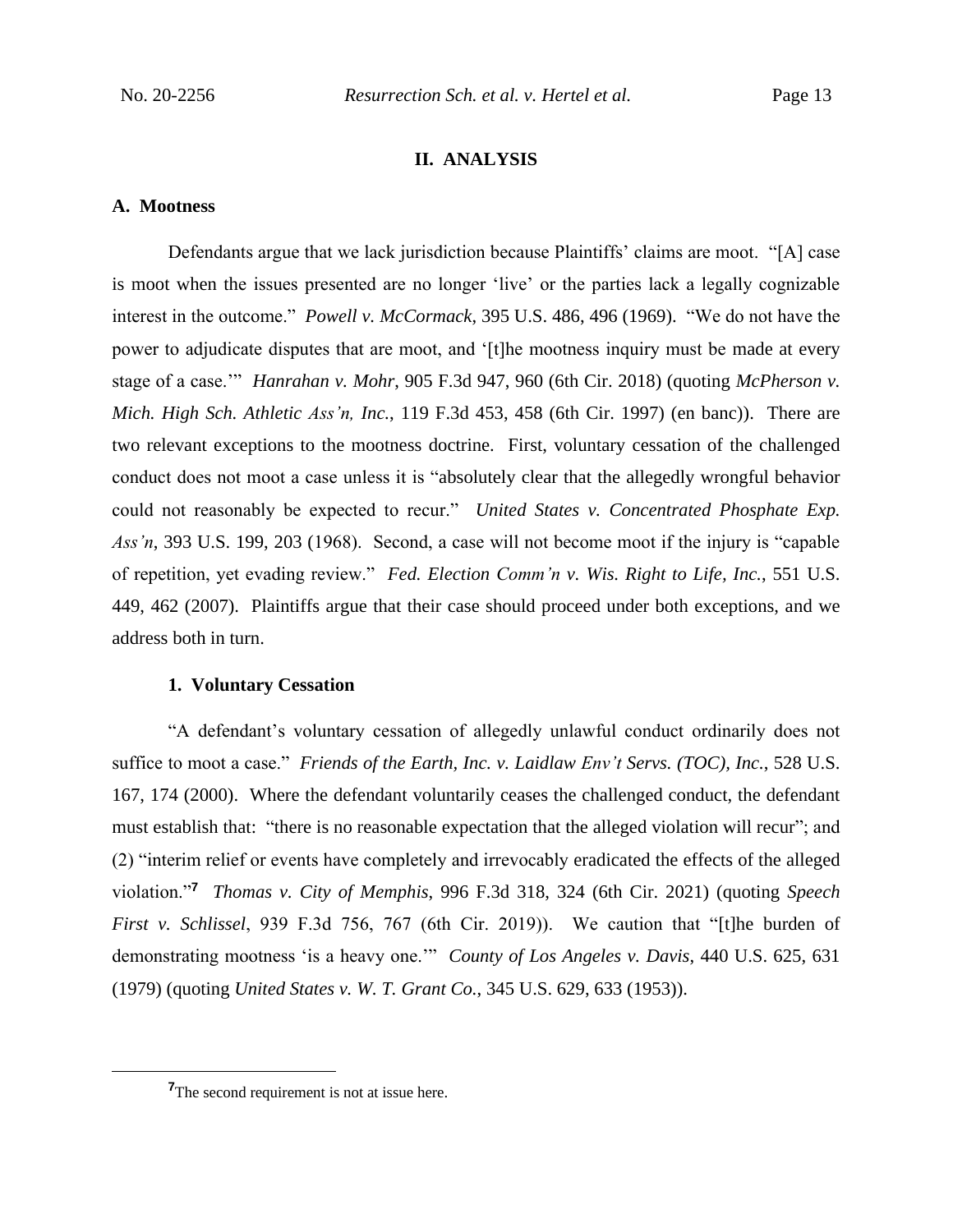We generally treat "cessation of the allegedly illegal conduct by government officials . . . with more solicitude . . . than similar action by private parties." *Mosley v. Hairston*, 920 F.2d 409, 415 (6th Cir. 1990) (quoting *Ragsdale v. Turnock*, 841 F.2d 1358, 1365 (7th Cir. 1988)). "This [voluntary cessation] exception properly applies only when a recalcitrant legislature clearly intends to reenact the challenged regulation." *Ky. Right to Life, Inc. v. Terry*, 108 F.3d 637, 645 (6th Cir. 1997); *see also Bench Billboard Co. v. City of Cincinnati*, 675 F.3d 974, 981 (6th Cir. 2012) ("[S]elf-correction [by government officials] provides a secure foundation for a dismissal based on mootness so long as it appears genuine." (quoting *Mosley*, 920 F.2d at 415)).

Plaintiffs argue, and Defendants acknowledge, that because Defendants' "discretion to effect the change lies with one agency or individual, . . . significantly more than the bare solicitude itself is necessary to show that the voluntary cessation moots the claim," *Speech First*, 939 F.3d at 768. Hertel & Nessel Reply at 4; Pls.' Resp. at 7. Although MDHHS, like the Defendants in *Speech First*, retains the sole authority to change the mask requirements, this case is distinguishable from *Speech First* because MDHHS rescinded the challenged orders in response to "changing circumstances." Defendants Hertel & Nessel offer evidence that the policy change was genuine, including that the policy change reflects increased access and eligibility for vaccines, that Michigan joins other states in rescinding their mask requirements,**<sup>8</sup>** and that MDHHS rescinded almost all COVID-19 orders, not merely the orders at issue here.

Although the Supreme Court has addressed mootness in the context of COVID-19 restrictions, the factual circumstances are distinguishable from those present here. In *Roman Catholic Diocese of Brooklyn v. Cuomo*, 141 S. Ct. 63, 68–69 (2020), the Supreme Court held that the plaintiffs' challenge to a state COVID-19 pandemic order limiting attendance at religious services was not moot even though the state had relaxed the attendance limitations in response to

**<sup>8</sup>**Defendants note that as of July 2021 thirty-one states have rescinded their mask requirements. Hertel & Nessel Reply at 5 n.4 (citing Andy Markowitz, *State-by-State Guide to Face Mask Requirements*, AARP (July 12, 2021), available at https://www.aarp.org/health/healthy-living/info2020/states-mask-mandates-coronavirus html.). This argument cuts both ways because many states have imposed mask requirements for K–12 instruction, *see* Part I.B, and some states and localities have recently reimposed broad indoor mask requirements following a new surge in COVID-19 cases, *see* Nev. Exec. Directive. 047 (July 27, 2021) (requiring mask usage by all persons in areas with substantial or high transmission of COVID-19); La. Procl. No. 2021-137 (Aug. 2, 2021) (implementing a statewide mask mandate).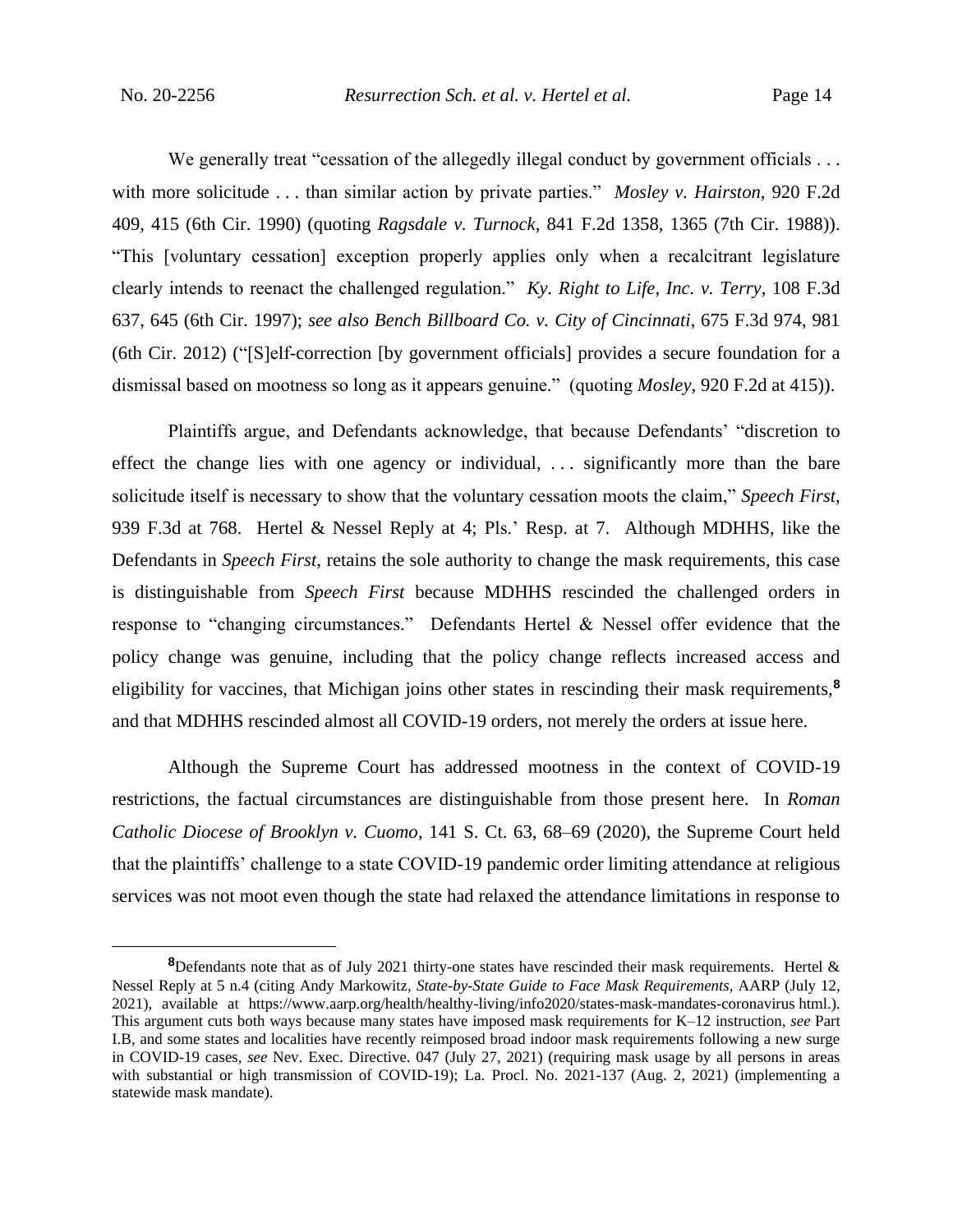declining COVID-19 cases. The Court reasoned that the plaintiffs "remain under a constant threat" that the state will reimpose attendance limits without notice and "bar individuals in the affected area from attending services before judicial relief can be obtained." *Id.* at 68. The state health department assigned areas to different risk categories based on the severity of the COVID-19 outbreak, and imposed defined restrictions on activity. *Id.* at 66. The state continued to use this framework, meaning that the plaintiffs remained at risk of restrictions on attendance at religious services if the number of COVID-19 cases, deaths, and hospitalizations increased. *Id.* at 68. Here, Defendants do not presently use a similar framework for imposing mask requirements and other pandemic restrictions. To the contrary, Defendants at present have rescinded all pandemic restrictions.

Similarly, in *Tandon v. Newsom*, 141 S. Ct. 1294 (2021) (per curiam), the Supreme Court held that the plaintiffs' challenge to the state COVID-19 pandemic order limiting gatherings, including gatherings for at-home religious activities, was not moot even though the defendants altered the guidance during litigation. The Court explained that

even if the government withdraws or modifies a COVID restriction in the course of litigation, that does not necessarily moot the case. And so long as a case is not moot, litigants otherwise entitled to emergency injunctive relief remain entitled to such relief where the applicants "remain under a constant threat" that government officials will use their power to reinstate the challenged restrictions.

*Id.* at 1297 (quoting *Catholic Diocese of Brooklyn*, 141 S. Ct. at 68). In concluding that plaintiffs' challenge was not moot, the Court noted that "the previous restrictions remain in place until April 15th, and officials with a track record of 'moving the goalposts' retain authority to reinstate those heightened restrictions at any time." *Id.* (quoting *S. Bay United Pentecostal Church v. Newsom*, 141 S. Ct. 716, 720 (2021) (statement of Gorsuch, J.)).

The *Tandon* Court's conclusion rested on its perception that state officials had a "track record" of altering COVID-19 guidance, and that it had previously "summarily rejected the Ninth Circuit's analysis of California's COVID restrictions on religious exercise" four times. 141 S. Ct. at 1297. In contrast here, Defendants have been consistent in their approach to mask requirements. For the 2020–21 school year, excluding a few weeks at the beginning of the school year, Defendants required students in grades K–5 to wear masks in the classroom.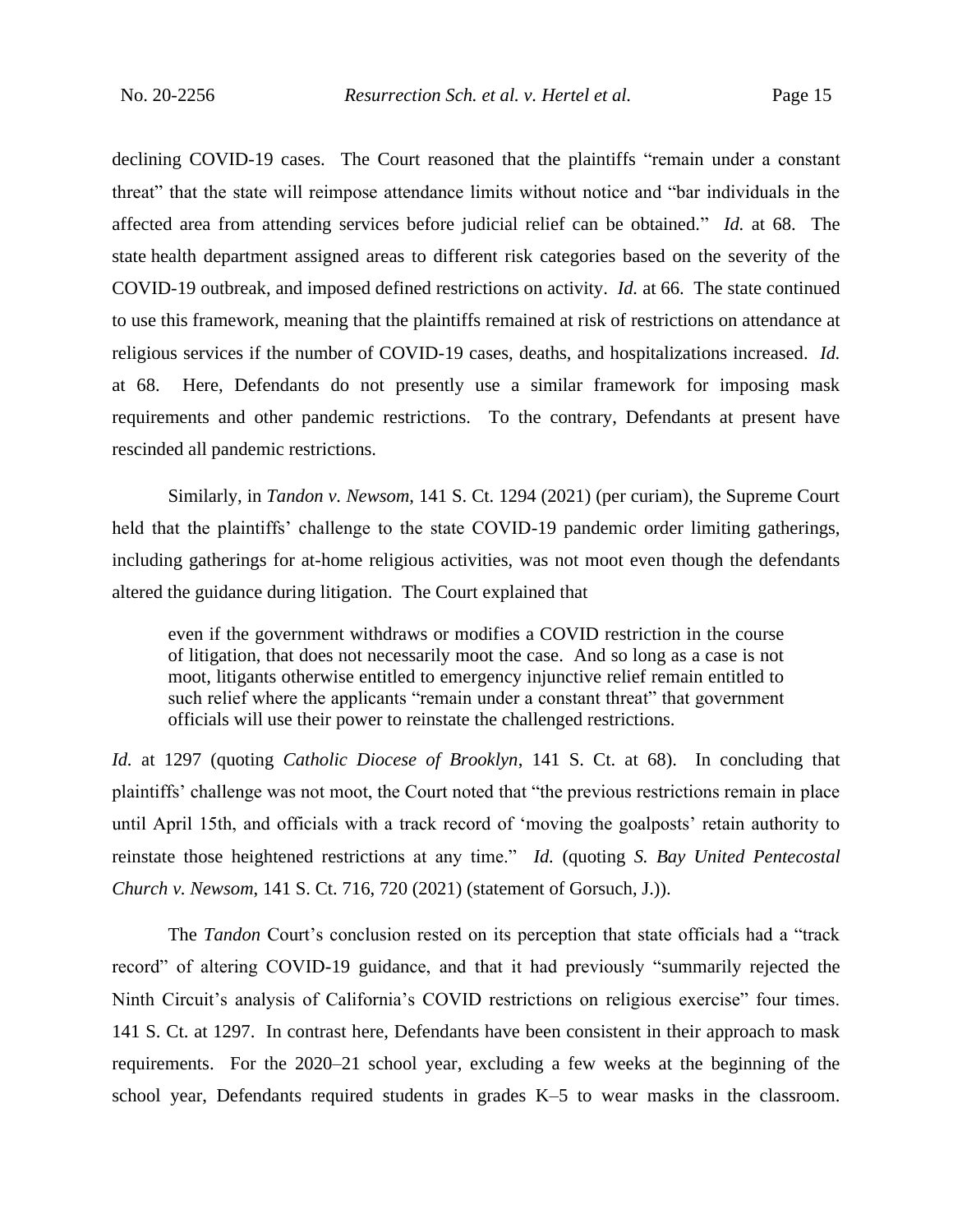MDHHS altered its mask requirements only in May 2021 in response to the CDC's guidance that individuals who were vaccinated are unlikely to transmit COVID-19, and MDHHS eliminated the mask requirements in June 2021 in response to sustained decreases in the number of COVID-19 cases, hospitalizations, and deaths and the wide availability of safe and effective vaccines.

As for our own circuit, in an unpublished case reviewing a COVID-19 public-health order, we declined to apply the voluntary-cessation exception to mootness where the Governor replaced an executive order with a recommendation. *Pleasant View Baptist Church v. Beshear*, 838 F. App'x 936, 938 (6th Cir. 2020) (order); *cf. Maryville Baptist Church, Inc. v. Beshear*, 977 F.3d 561, 566 (6th Cir. 2020) (per curiam) (remanding to the district court to permit it to consider "whether these cases have become moot in light of the Governor's new orders"). In distinguishing the case from *Catholic Diocese of Brooklyn*, we emphasized that "there, unlike here, the challenged order remained in force subject to the apparent whims of the Governor, to whom a presumption of regularity did not apply." *Pleasant View Baptist Church*, 838 F. App'x at 939.**<sup>9</sup>**

In some ways, Defendants' argument that their rescission of the challenged MDHHS orders moots Plaintiffs' claims is stronger than the one accepted in *Pleasant View Baptist Church*. In *Pleasant View Baptist Church*, we relied on the Governor's public statements that he would rely on recommendations instead of mandates, which he made prior to the widespread availability of effective vaccines. MDHHS's rescission of the challenged orders, by contrast, reflects widespread availability of and increased eligibility for effective COVID-19 vaccines. On the other hand, *Pleasant View Baptist Church* involved school closures, which are a more onerous public health measure than requiring that students wear masks at school. In fact, MDHHS and other public-health authorities recommend that all persons wear masks in school to ensure that schools can maintain in-person learning. *See, e.g.*, MDHHS, *Interim Recommendations for Operating Schools Safely When There Is COVID-19 Community Transmission* (June 25, 2021), https://www.michigan.gov/documents/coronavirus/COVID-

**<sup>9</sup>**Plaintiffs suggest without explanation that "*Tandon* adopted a different analysis from *Pleasant View Baptist Church* and a different standard." Pls.' Resp. at 12. Plaintiffs' argument is unavailing. The *Tandon* Court arrived at a different conclusion regarding mootness than we did in *Pleasant View Baptist Church* because the Court was responding to the distinct facts of that case, not because it applied a different standard.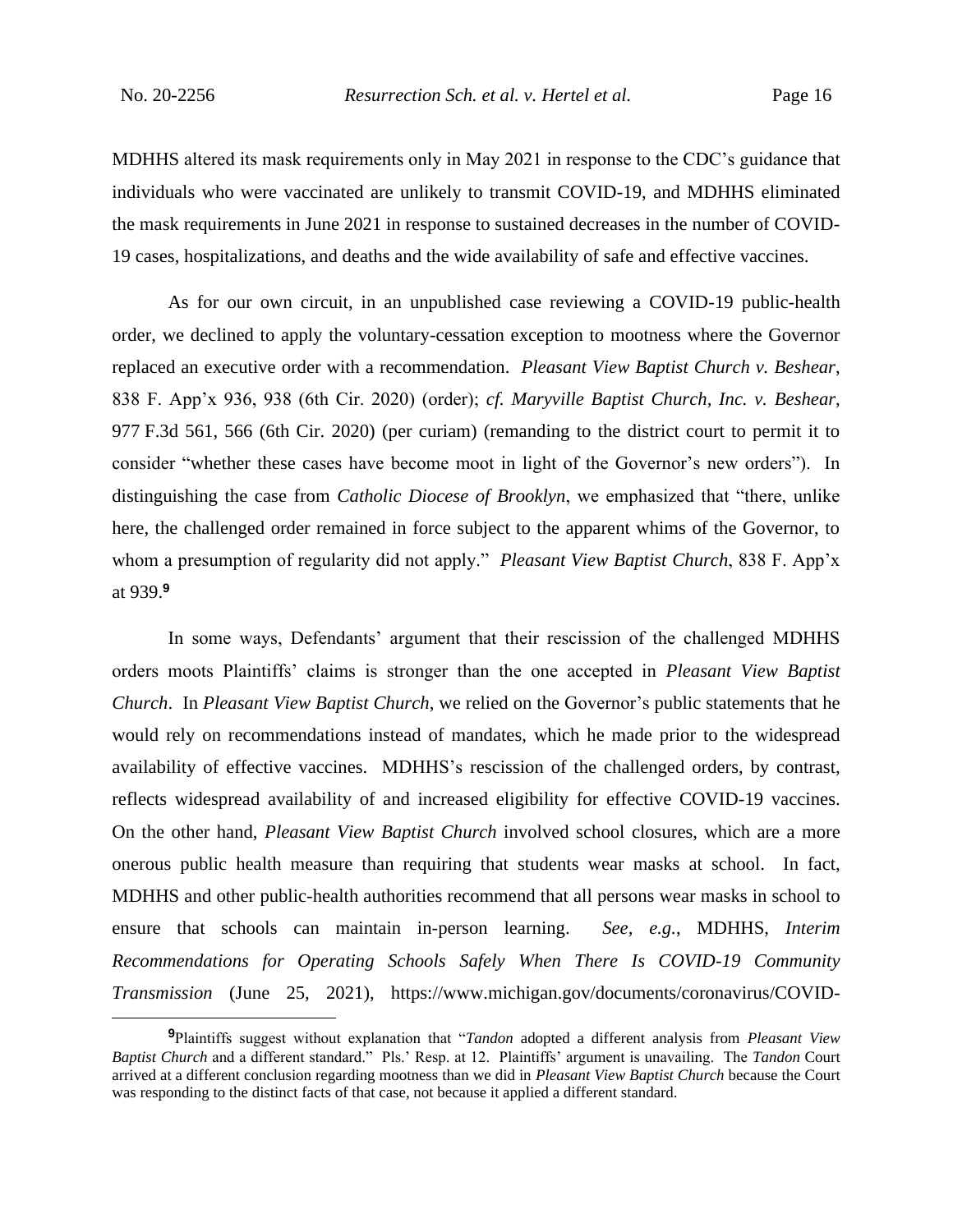19 Guidance for Operating Schools Safely 728838 7.pdf. ("Schools can layer multiple prevention strategies developed by the Centers for Disease Control and Prevention (CDC) to prevent transmission within school buildings, reduce disruptions to in-person learning, and help protect the people who are not fully vaccinated, which currently includes all children under the age of 12 years.").

We conclude that Defendants cannot meet the heavy burden of establishing that it is "absolutely clear" that they will not reimpose a mask requirement, especially for children younger than twelve who cannot be vaccinated. We do not doubt the sincerity of MDHHS's statements that they have no intention to reimpose a mask requirement like the one challenged by Defendants. We also recognize that the rescission of all pandemic orders, including the mask requirement, is unique because it reflects the wide availability of safe and effective vaccines. At the same time, the FDA has not yet authorized their use in persons younger than twelve, the group comprising students in grades K–5. MDHHS has previously reimposed certain pandemic emergency orders and tightened mask requirements in response to increasing COVID-19 cases, hospitalizations, and deaths. Considering the very real possibility that MDHHS may be faced again with escalating COVID-19 cases, hospitalizations, and deaths, we hold that Defendants have not met their "heavy burden" of showing that it is "absolutely clear" that they will not reimpose impose a mask requirement, including for children in grades K–5 receiving in-person instruction. Defendants' rescission of the challenged MDHHS Orders does not moot Plaintiffs' claims.

### **2. Capable of Repetition, Yet Evading Review**

Plaintiffs' claims further come within the exception to the mootness doctrine for actions that are "capable of repetition, yet evading review." Pls.' Resp. at 10–14. This exception is limited "to situations where: '(1) the challenged action was in its duration too short to be fully litigated prior to its cessation or expiration; and (2) there was a reasonable expectation that the same complaining party would be subjected to the same action again.'" *Chirco v. Gateway Oaks, L.L.C.*, 384 F.3d 307, 309 (6th Cir. 2004) (quoting *Weinstein v. Bradford*, 423 U.S. 147, 148 (1975)). As the party asserting this exception, Plaintiffs bear the burden of proof. *Lawrence*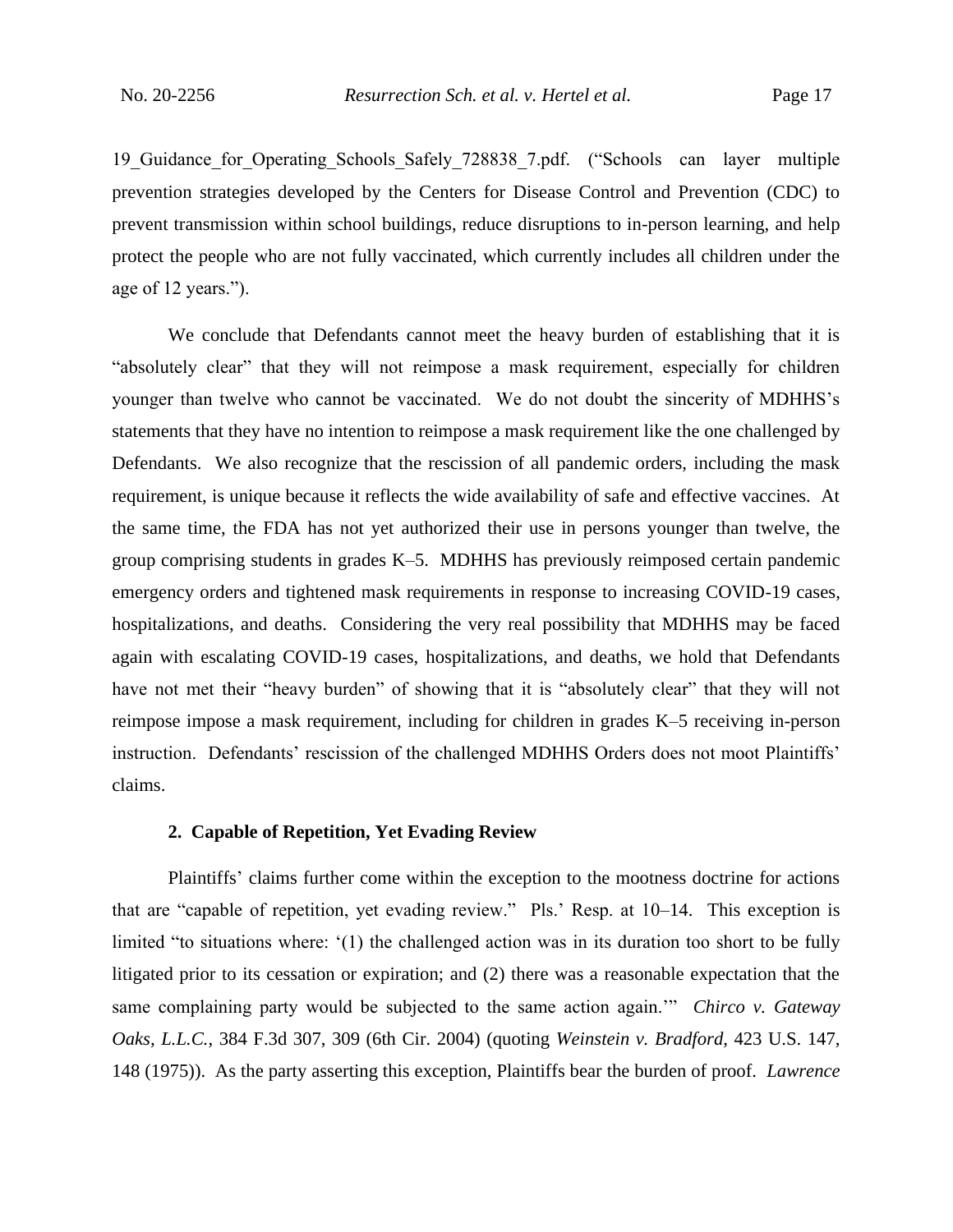*v. Blackwell*, 430 F.3d 368, 371 (6th Cir. 2005). Plaintiffs satisfy both requirements for this exception.

Plaintiffs have satisfied the first prong. Although Plaintiffs filed their complaint and motion for a preliminary injunction in October 2020, the school year ended prior to when this case could reach the court of appeals. It is true that Plaintiffs did not take advantage of opportunities to expedite our review of the case.**<sup>10</sup>** Nonetheless, the Supreme Court has found periods of up to two years to be too short to be fully litigated. *See, e.g.*, *Kingdomware Techs., Inc. v. United States*, 136 S. Ct. 1969, 1976 (2016) (holding that a procurement contract that expires in two years does not permit judicial review); *Deja Vu of Nashville, Inc. v. Metro. Gov't of Nashville & Davidson Cnty.*, 274 F.3d 377, 390–91 (6th Cir. 2001) (holding that two years to challenge to a local ordinance prohibiting individuals with a sex-crime history to work for a sexually oriented business was too short in duration). Specific to the educational context, we have held, albeit in an unpublished decision, that an individualized education program lasting a school year is too short in duration to litigate to conclusion. *Woods v. Northport Pub. Sch.*, 487 F. App'x 968, 980 (6th Cir. 2012).

Plaintiffs also satisfy the second requirement of the "capable of repetition, yet evading review" exception. This is in part because the standard is a forgiving one. "Recurrence of the issue need not be more probable than not; instead, the controversy must be capable of repetition." *Barry v. Lyon*, 834 F.3d 706, 715 (6th Cir. 2016). This standard provides that "the chain of potential events does not have to be air-tight or even probable to support the court's finding of non-mootness." *Id.* at 716.

**<sup>10</sup>**Plaintiffs note that "[t]he District Court's decision resulted in nine months of orders that stripped Appellants from their sincerely held right to religious exercise, equal protection of the law, and substantive due process." Pls.' Resp. at 13. But Plaintiffs are at least partly responsible for delays in this litigation. Plaintiffs delayed in filing their complaint in federal court until October 22, 2020 and their emergency motion for a TRO or preliminary injunction until October 27, 2020, even though Governor Whitmer issued her initial executive order requiring that students in grades K–5 wear masks on September 25, 2020, E.O. 2020-185 § 1 (Sept. 25, 2020), and MDHHS issued its first order on October 5, 2020, 10/05/20 MDHHS Order §§ 2–3. Plaintiffs also failed to take advantage of opportunities to expedite the litigation. For instance, Plaintiffs could have filed a motion for an injunction pending appeal, as other parties challenging COVID-19 pandemic orders have done, *see, e.g.*, *Monclova Christian Acad. v. Toledo-Lucas Cnty. Health Dep't*, 984 F.3d 477, 479 (6th Cir. 2020) (granting the plaintiffs' motion for an injunction pending appeal fifteen days after the district court denied their request for a preliminary injunction and twenty-four days after the plaintiffs filed their complaint), or requested expedited briefing or expedited consideration of their appeal.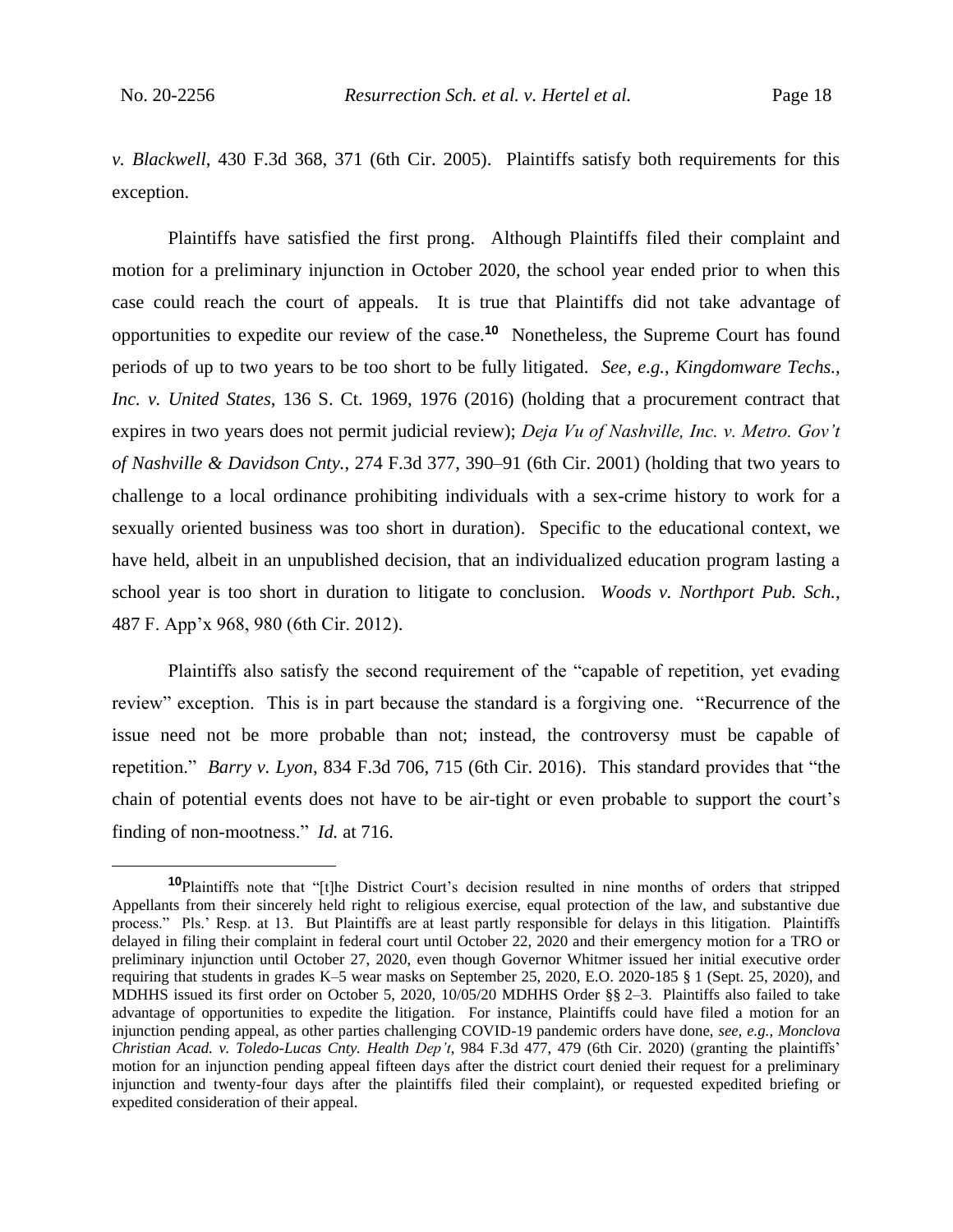Although Defendants provide ample reasons—namely the availability of and expanded eligibility for COVID-19 vaccines—that a mandatory requirement that students in grades K–5 wear masks in the classroom is unlikely, that is not the standard. Rather, we look to whether the controversy is capable of repetition. MDHHS acknowledged in its order rescinding the mask requirements that "the COVID-19 pandemic continues to constitute an epidemic in Michigan." 06/17/21 MDHHS Order. Both the CDC's and MDHHS's guidance recommend that students in grades K–12 wear masks in the classroom. This is sufficient to establish that Plaintiffs' claims are capable of repetition, yet evading review.

True, in the election context, we have determined that lawsuits challenging election procedures in light of the COVID-19 pandemic and attendant restrictions are not capable of repetition, yet evading review. Most recently in *Thompson v. DeWine*, -- F.4th --, 2021 WL 3183692 (6th Cir. July 28, 2021), we held that the plaintiffs' challenge to the signature requirements for ballot initiatives was moot as to the 2021 election. In *Thompson*, the plaintiffs argued that "COVID-19 remains a 'full blown crisis' hampering their efforts to gather signatures for 2021 initiatives," and thus their challenge fell under the capable of repetition, yet evading review exception to the mootness doctrine. *Id.* at \*4. We concluded, however, that "advancements in the COVID-19 vaccine and treatment" made COVID-19 unlikely to threaten seriously the plaintiffs' ability to collect signatures for the 2021 ballot initiatives. *Id.*; *see also Memphis A. Philip Randolph Inst. v. Hargett*, 2 F.4th 548, 560 (6th Cir. 2021) ("Fortunately, because of advancements in COVID-19 vaccinations and treatment since this case began, the COVID-19 pandemic is unlikely to pose a serious threat during the next election cycle." (citing *Trends in Number of COVID-19 Cases and Deaths in the US Reported to CDC, by State/Territory*, Ctrs. for Disease Control & Prevention, https://covid.cdc.gov/covid-datatracker/#trends\_dailytrendscases (June 15, 2021)).**<sup>11</sup>**

These election cases, however, are distinguishable from the present case. First, our decisions in those cases were contingent on the availability of COVID-19 safe and effective

**<sup>11</sup>**Unfortunately, the daily number of COVID-19 cases, hospitalizations, and deaths has since trended significantly upwards. *Trends in Number of COVID-19 Cases and Deaths in the US Reported to CDC, by State/Territory*, CDC, https://covid.cdc.gov/covid-data-tracker/#trends\_dailytrendscases (accessed on Aug. 2, 2021).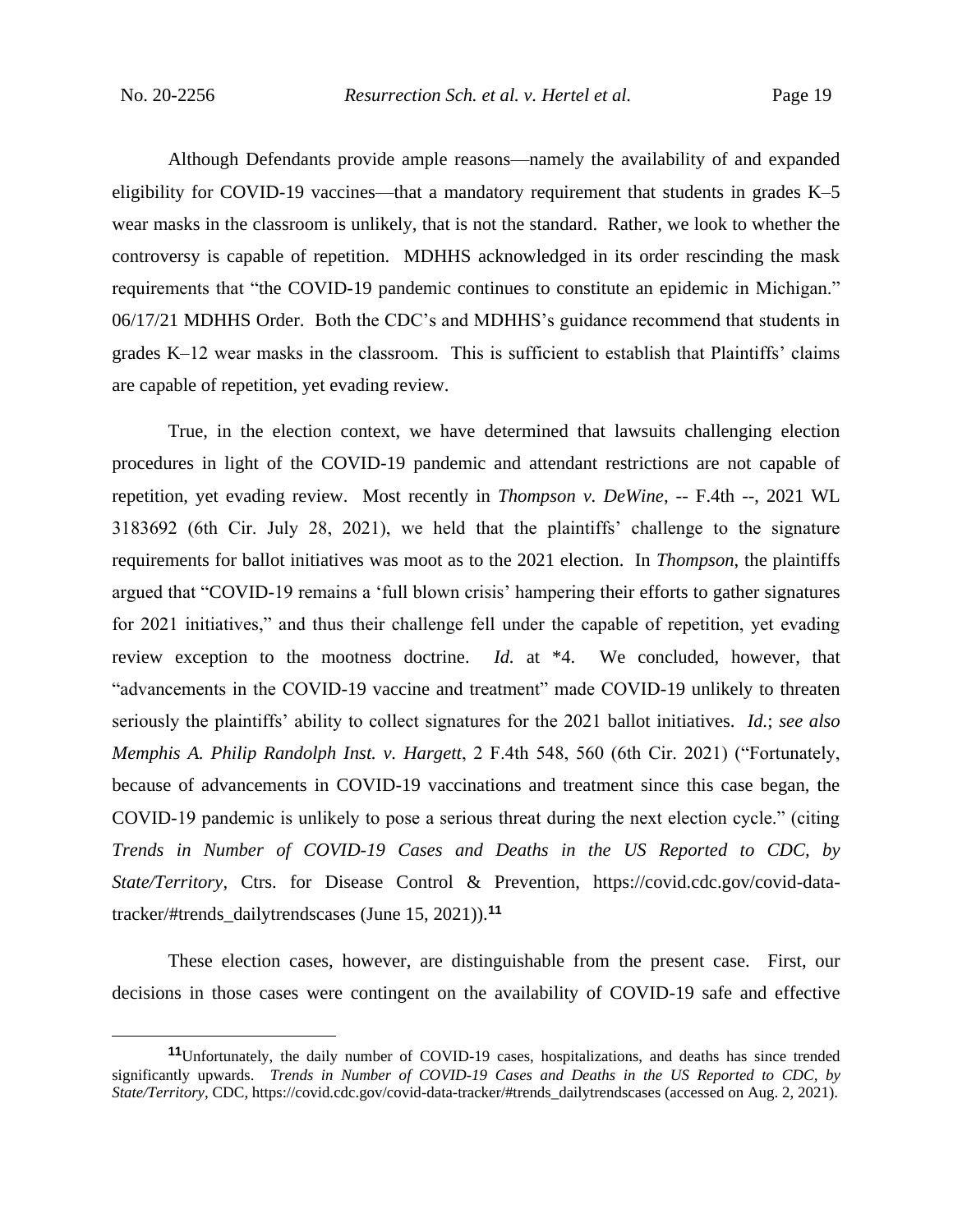vaccinations and treatment, which are presently authorized for use by persons old enough to vote and sign petitions for ballot initiatives, but not for children in grades K–5. Second, in-person instruction meaningfully differs from participation in the electoral process in a way that increases the risk of contracting and transmitting COVID-19. Whereas participating in the electoral process is a "discrete, individualized, often brief activity," in-person classroom instruction involves "indoor gatherings occurring for hours a day on a daily basis." Hertel & Nessel Br. at 36. Finally, although COVID-19 may not pose a serious enough disruption to the electoral process, it may still pose a significant enough problem to compel MDHHS to mandate that persons, especially individuals not yet able to be vaccinated, wear masks. Accordingly, we conclude that Plaintiffs' claim is not moot and turn to the merits of their challenge.

#### **B. Standard of Review**

We review for abuse of discretion a district court's denial of a preliminary injunction. *Chabad of S. Ohio & Congregation Lubavitch v. City of Cincinnati*, 363 F.3d 427, 432 (6th Cir. 2004). "While the ultimate decision to grant or deny a preliminary injunction is reviewed for an abuse of discretion, we review the district court's legal conclusions *de novo* and its factual findings for clear error." *Obama for Am. v. Husted*, 697 F.3d 423, 428 (6th Cir. 2012). We have cautioned that "[t]his standard of review is 'highly deferential' to the district court's decision." *Certified Restoration Dry Cleaning Network, L.L.C. v. Tenke Corp.*, 511 F.3d 535, 541 (6th Cir. 2007) (quoting *Leary v. Daeschner*, 228 F.3d 729, 739 (6th Cir. 2000)). To summarize, "[w]e 'review the District Court's legal rulings *de novo*' (including its First Amendment conclusion), 'and its ultimate conclusion [as to whether to grant the preliminary injunction] for abuse of discretion.'" *Platt v. Bd. of Comm'rs on Grievances & Discipline of Ohio Sup. Ct.*, 769 F.3d 447, 454 (6th Cir. 2014) (quoting *McCreary County v. ACLU of Ky.*, 545 U.S. 844, 867 (2005)).

In determining whether to grant a preliminary injunction, we consider four factors: "(1) whether the movant has a strong likelihood of success on the merits; (2) whether the movant would suffer irreparable injury absent the injunction; (3) whether the injunction would cause substantial harm to others; and (4) whether the public interest would be served by the issuance of an injunction." *Bays v. City of Fairborn*, 668 F.3d 814, 818–19 (6th Cir. 2012). Where, as in this case, Plaintiffs "seek[] a preliminary injunction on the basis of a potential constitutional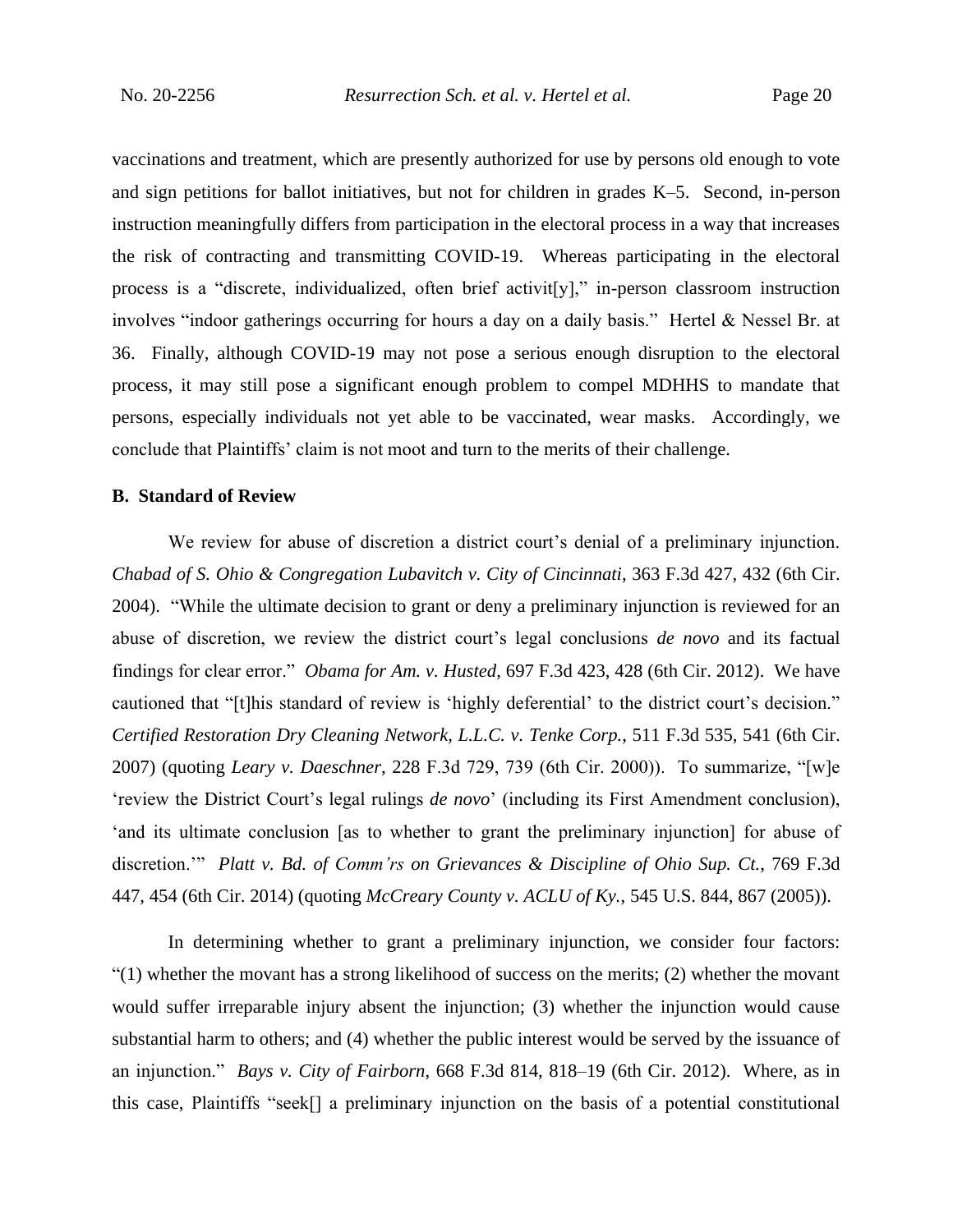violation, 'the likelihood of success on the merits often will be the determinative factor.'" *Obama for Am.*, 697 F.3d at 436 (quoting *Jones v. Caruso*, 569 F.3d 258, 265 (6th Cir. 2009)). Accordingly, we focus our attention on whether Plaintiffs can establish a likelihood of success on the merits.

#### **C. Free-Exercise Challenge**

Plaintiffs argue that MDHHS's Orders violate their sincerely held religious beliefs because they require students in grades K–5 at religious schools to wear a face covering. We do not question the sincerity of Plaintiffs' beliefs that wearing a mask in the classroom violates their Catholic faith. *Hernandez v. Comm'r of Internal Revenue*, 490 U.S. 680, 699 (1989) ("It is not within the judicial ken to question the centrality of particular beliefs or practices to a faith, or the validity of particular litigants' interpretations of those creeds."). Defendants largely do not question the sincerity of the Plaintiffs' religious objection to wearing a mask in the classroom.**<sup>12</sup>**

We begin with the familiar framework for free-exercise claims. Where a challenged law is neutral and of general applicability and has merely an "incidental effect" on Plaintiffs' religious beliefs, Defendants need not show a compelling governmental interest. *Church of the Lukumi Babalu Aye, Inc. v. City of Hialeah*, 508 U.S. 520, 531 (1993); *see also Emp. Div., Dep't of Hum. Res. of Oregon v. Smith*, 494 U.S. 872, 878 (1990) (holding that if burdening the exercise of religion is "merely the incidental effect of a generally applicable and otherwise valid provision, the First Amendment has not been offended."). Where the challenged law does not meet these requirements, Defendants must show that the policy is narrowly tailored to serve a compelling state interest. *Church of the Lukumi Babalu Aye*, 508 U.S. at 531–32. This rule, in part, reflected practical concerns with requiring governments to satisfy the stringent standard of establishing a compelling interest for "all actions thought to be religiously commanded." *Smith*,

**<sup>12</sup>**Defendants Vail and Siemon contend in their brief that "Appellants do not cite to any sources to support their position that the Catholic faith or Catholic theology is in any way opposed to the use of prophylactic masks during a global pandemic," Vail & Siemon Br. at 6, or "provide any examples of ways in which masks interfere with or burden their religious beliefs," *id.* at 19. Plaintiffs' objections to masks admittedly are confusing and at times, digress into secular, rather than religious concerns. Nevertheless, a plaintiff's "religious beliefs need not be acceptable, logical, consistent, or comprehensible to others in order to merit First Amendment protection." *Thomas v. Rev. Bd. of Ind. Emp. Sec. Div.*, 450 U.S. 707, 714 (1981).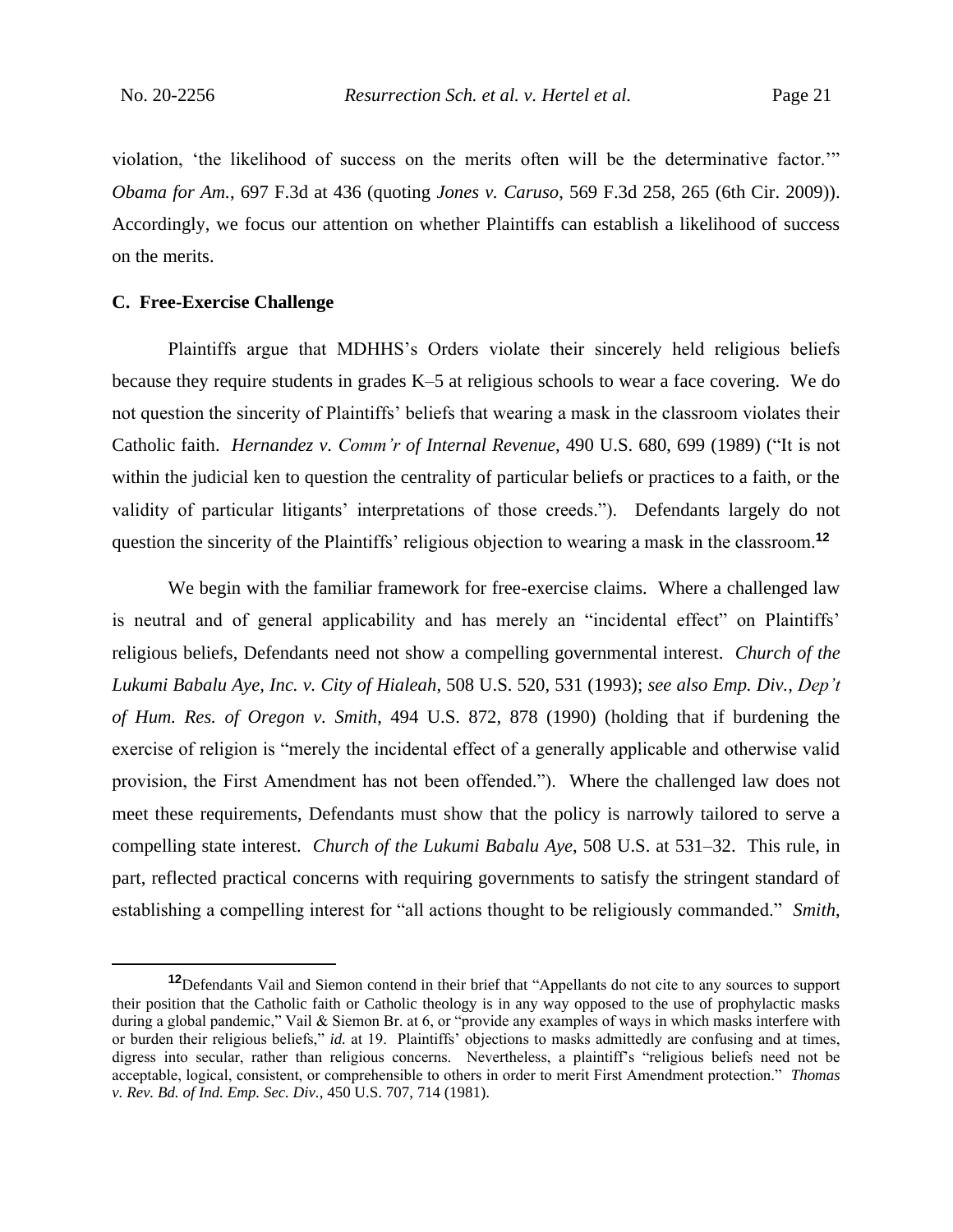494 U.S. at 888. Requiring governments to show more than a rational basis for a law of neutral and general applicability would:

open the prospect of constitutionally required religious exemptions from civic obligations of almost every conceivable kind—ranging from compulsory military service, to the payment of taxes; to health and safety regulation such as manslaughter and child neglect laws, compulsory vaccination laws, drug laws, and traffic laws; to social welfare legislation such as minimum wage laws, child labor laws, animal cruelty laws, environmental protection laws, and laws providing for equality of opportunity for the races.

*Id.* at 888–89 (citations omitted).

A law, of course, is not neutral and of general applicability if it discriminates on its face. *Hartmann v. Stone*, 68 F.3d 973, 976, 978 (6th Cir. 1995). Relatedly, "[a] law might be motivated by animus toward people of faith in general or one faith in particular." *Roberts v. Neace*, 958 F.3d 409, 413 (6th Cir. 2020) (per curiam). Even if a law appears neutral and is devoid of animus, it is not neutral and of general applicability if it is "riddled with exemptions." *Ward v. Polite*, 667 F.3d 727, 738 (6th Cir. 2012).

We considered the intersection between religious schools and COVID-19 orders in *Commonwealth v. Beshear*, 981 F.3d 505 (6th Cir. 2020). In *Beshear*, the plaintiffs argued that a Kentucky order that temporarily prohibited in-person instruction at public and private K–12 schools violated their free-exercise rights. We concluded, in a published opinion, that the plaintiffs were unlikely to succeed on their claims that the order violated the Free Exercise Clause of the First Amendment, and thus stayed the district court's preliminary injunction. *Id.* at 511. First, we determined that the order was "neutral and of general applicability" because it "applies to all public and private elementary and secondary schools in the Commonwealth, religious or otherwise." *Id.* at 509. Accordingly, the order "need not be justified by a compelling governmental interest." *Id.* Thus, deferring to "the Governor's determination regarding the health and safety of the Commonwealth at this point in time," we concluded that the plaintiffs were unlikely to succeed on the merits of their free-exercise challenge. *Id.* at 510. The Supreme Court denied the plaintiffs' petition for a writ of certiorari without reaching the merits of the case because of the "timing and the impending expiration of the Order." *Danville Christian Acad., Inc. v. Beshear*, 141 S. Ct. 527, 528 (2020).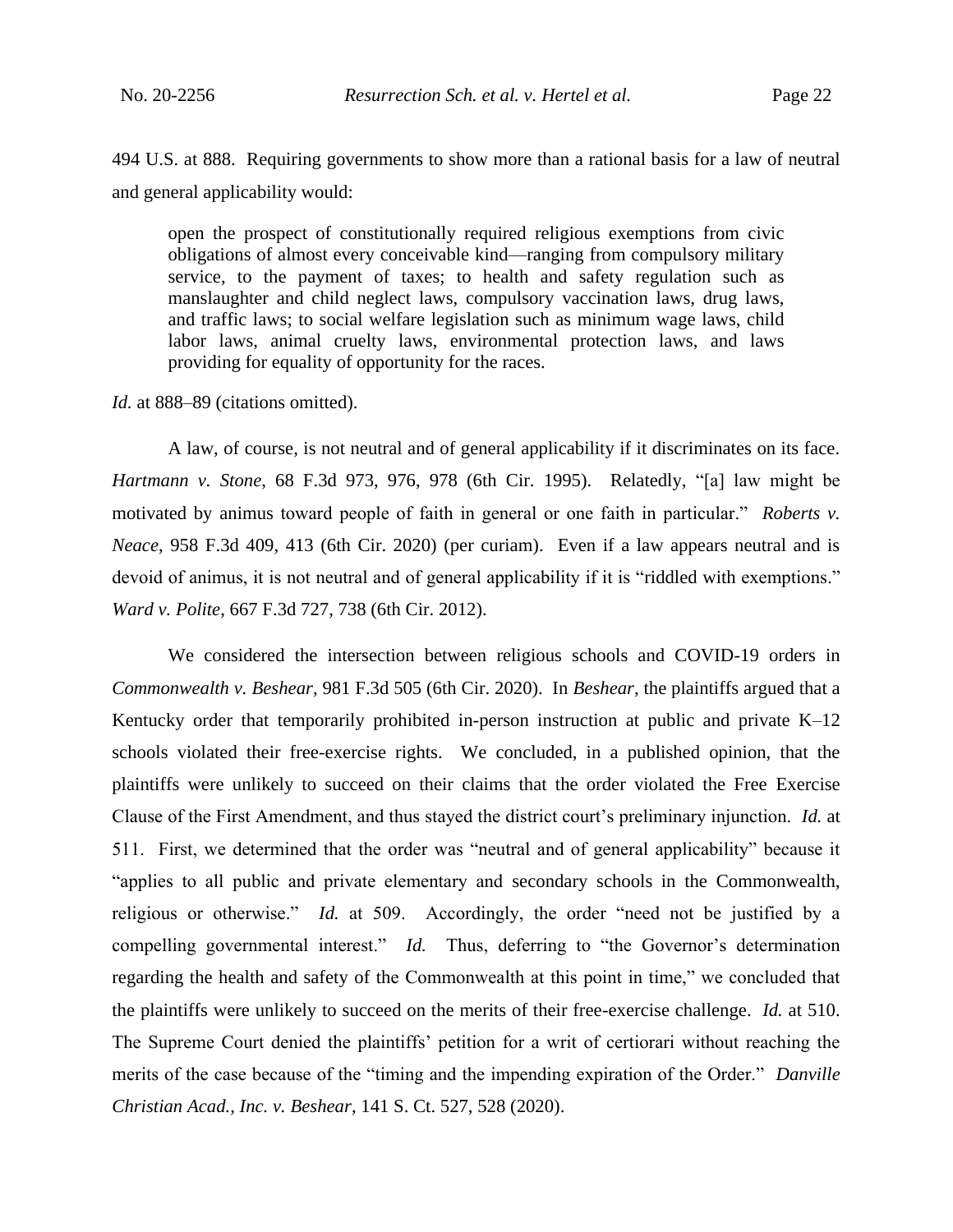In the present case, the district court applied *Beshear* and correctly concluded that because the requirement to wear a facial covering applied to students in grades K–5 at both religious and non-religious schools, it was neutral and of general applicability. We agree with the district court's application of *Beshear*.

Plaintiffs argue that a subsequent case, *Monclova Christian Academy v. Toledo-Lucas County Health Department*, 984 F.3d 477 (6th Cir. 2020) (order), conflicts with the district court's order here. In *Monclova Christian Academy*, the panel concluded that a county health-department order requiring all schools in the county to close for in-person learning was subject to strict scrutiny. Although the order temporarily prohibiting in-person education applied to public and religious K–12 schools alike, the panel construed the relevant comparator as secular businesses such as "gyms, tanning salons, office buildings, and the Hollywood Casino" that the health order had permitted to remain open, not non-religious K–12 schools. *Id.* at 482. Accordingly, the panel held that health order was not neutral and of general applicability and applied strict scrutiny to the challenged order. Applying this standard, the panel concluded that the health-department order was not narrowly tailored to serve a compelling state interest and granted plaintiffs' motion for a preliminary injunction. Following the framework of *Monclova Christian Academy*, Plaintiffs argue that the district court erred by failing to compare MDHHS's interest in requiring that students in grades K–5 wear masks in the classroom with MDHHS's interest in allowing persons not to wear masks in certain, secular circumstances. Pls.' Br. at 30.

*Beshear* and *Monclova Christian Academy*, however, seemingly conflict with one another. Indeed, the panel in *Monclova Christian Academy* recognized that *Beshear* could pose an issue but contended that the decision in *Beshear* did not consider the "broader question" of "whether an order closing public and parochial schools violates the Clause if it leaves *other* comparable secular actors less restricted than the closed parochial schools." *Id.* at 481. Thus, according to the panel in *Monclova Christian Academy*, it was free to consider in the first instance whether the relevant comparators were secular actors regulated by the specific order or a broader set of secular businesses. *Id.* As Plaintiffs and amici here suggest, *Monclova Christian Academy*'s interpretation of *Beshear* is incorrect. Amici Br. at 9. In *Beshear*, we did consider whether the appropriate comparator was other non-religious schools or other non-school entities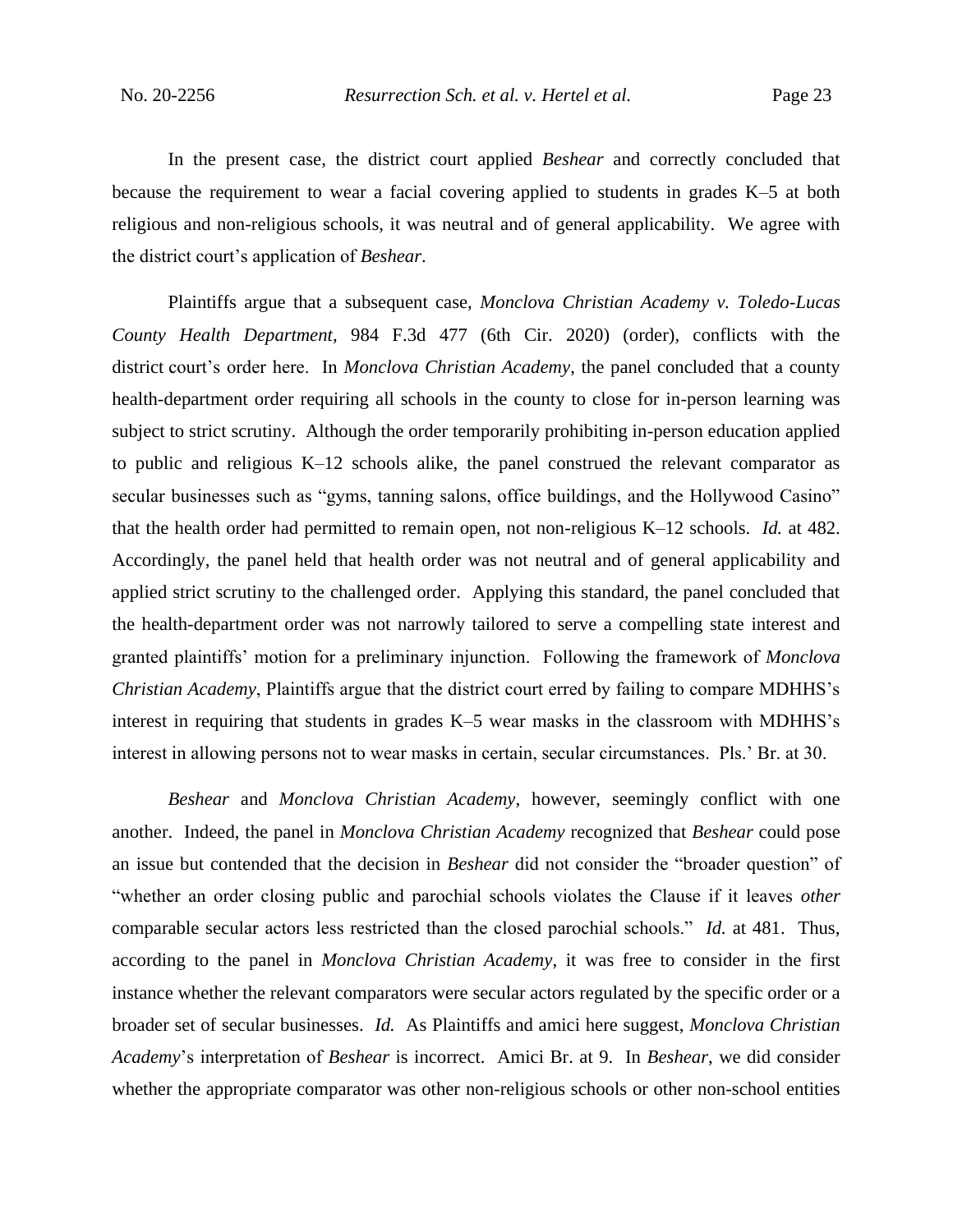and held that the former was the appropriate comparator. The plaintiffs and amici in *Beshear* argued at the district court and in their appellate briefs that the law was not neutral and of general applicability because it prohibited in-person education at K–12 religious schools while permitting secular activities to continue. *See, e.g.*, Pls.-Appellees' Resp. Mot. for Stay Pending Appeal, at 3–5, *Commonwealth v. Beshear*, 981 F.3d 505 (6th Cir. 2020); Brief for Pleasant View Baptist Church et al. as Amici Curiae Supporting Respondents, at 5–10, *Commonwealth v. Beshear*, 981 F.3d 505 (6th Cir. 2020); Brief for Multiple Private Kentucky Religious Schools as Amici Curiae Supporting Respondents, at 9–12, *Commonwealth v. Beshear*, 981 F.3d 505 (6th Cir. 2020). Accordingly, as this issue was "brought to the attention of the court" and "ruled upon" in the earlier case, we must follow *Beshear* rather than *Monclova Christian Academy*. *United States v. Lucido*, 612 F.3d 871, 876 (6th Cir. 2010) (quoting *Rinard v. Luoma*, 440 F.3d 361, 363 (6th Cir. 2006)); *see also United States v. Jarvis*, 999 F.3d 442, 445–46 (6th Cir. 2021) ("Forced to choose between conflicting precedents, we must follow the first one.").

*Tandon v. Newsom*, 141 S. Ct. 1294 (2021), does not compel a different comparator. In *Tandon*, the Supreme Court concluded that the plaintiffs were likely to succeed on the merits of their free-exercise challenge to a California order limiting all gatherings in homes, religious and non-religious, to three households. *Id.* at 1297. "[G]overnment regulations are not neutral and generally applicable, and therefore trigger strict scrutiny under the Free Exercise Clause, whenever they treat *any* comparable secular activity more favorably than religious exercise." *Id.* at 1296. In concluding that the restriction was not neutral and of general applicability, the Court noted that "California treats some *comparable* secular activities more favorably than at-home religious exercise, permitting hair salons, retail stores, personal care services, movie theaters, private suites at sporting events and concerts, and indoor restaurants to bring together more than three households at a time." *Id.* (emphasis added). Identifying a comparable secular activity for religious schools other than a public or private nonreligious school is difficult. Schools educating students in grades K–5 are unique in bringing together students not yet old enough to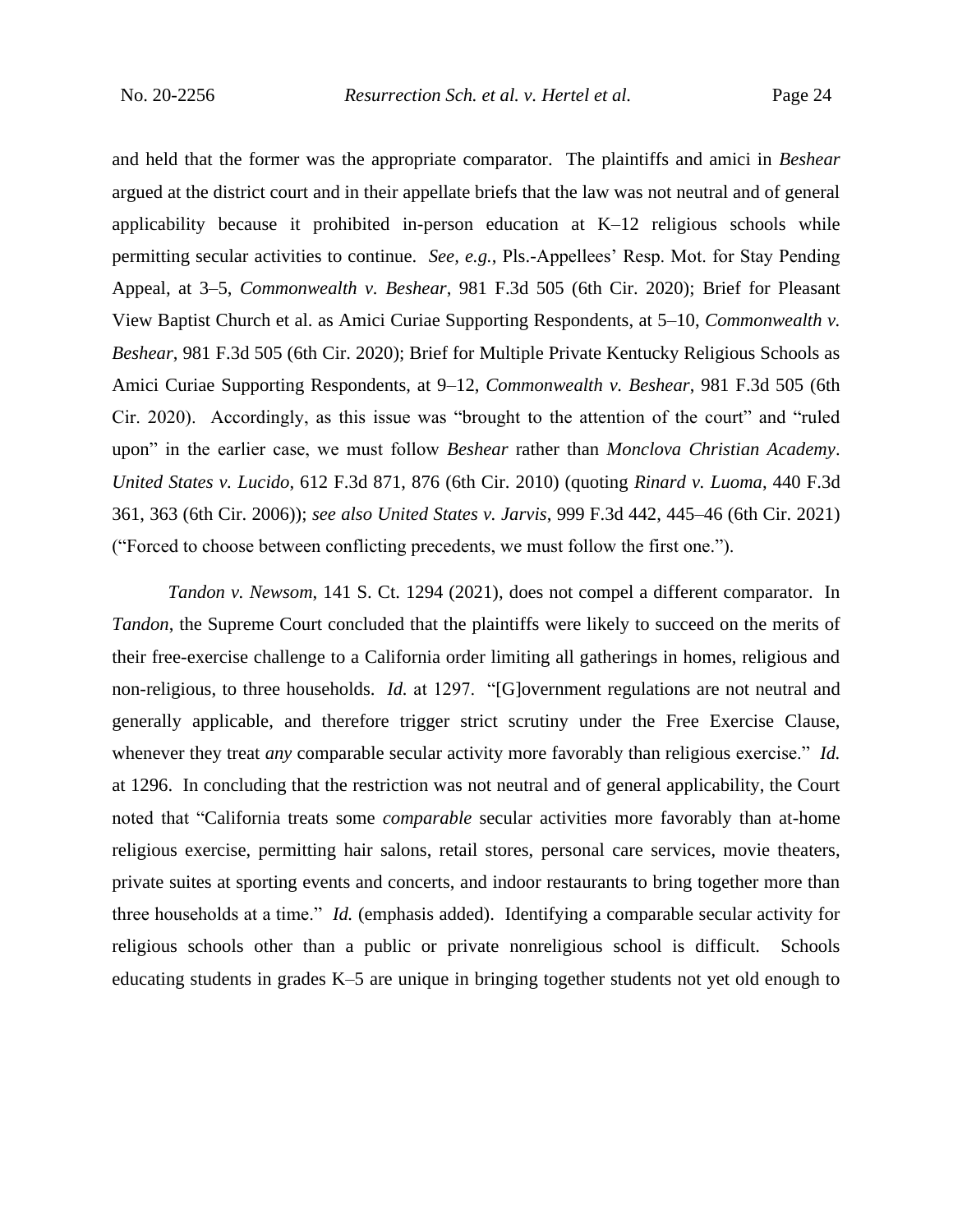be vaccinated against COVID-19 in an indoor setting and every day.**<sup>13</sup>** Accordingly, the proper comparable secular activity in this case remains public and private nonreligious schools.

Even under this broader conception of comparable secular activity, the MDHHS orders are not so riddled with secular exceptions as to fail to be neutral and generally applicable. The exceptions to the MDHHS Orders were narrow and discrete. First, many of the exceptions, such as medical intolerance to mask use, eating and drinking, swimming, or receiving a medical treatment during which a mask cannot be worn, are "inherently incompatible with" wearing a mask. Hertel & Nessel Br. at 30. Contact sports where participants cannot safely remain masked must adhere to a testing protocol. 03/02/2021 MDHHS Order § 6(a)(2). Here, Plaintiffs seek to exempt children in grades K–5 at religious schools from having to wear a mask during an activity in which wearing a mask is possible, albeit undesirable for Plaintiffs. Second, almost all exceptions to the MDHHS Orders—aside from children younger than five years old and those medically unable to wear a mask—are short in duration and lower risk (medical and personal care services requiring removal of a mask; voting). Hertel & Nessel Br. at 30–31. Some of the exceptions have a stringent social distancing requirement (public speaking with twelve feet of distance) or are outdoors where the risk of COVID-19 transmission is reduced (outdoor, physically distanced exercise). *Id.* at 33. Third, The MDHHS Orders also exempt activities that are necessary to fulfill "equally important obligations to its citizens' health and safety" (firefighters, police officers, and emergency medical personnel "actively engaged in a public safety role . . . where wearing a face mask would *seriously interfere* in the performance of their public safety responsibilities," 03/02/21 MDHHS Order § 8(i) (emphasis added)). Hertel & Nessel Br. at 33–34. By contrast, as Defendants aptly describe it, "plaintiffs' activity comprises all-day, indoor mixing of the same groups of people, five days a week for months on end." *Id.* at 33. Thus, unlike in *Monclova Christian School*, where the challenged order exempted an array of secular activities that the panel viewed as posing a greater risk than in-person instruction, the exceptions to the MDHHS Orders are narrow and largely limited to activities of lesser risk than in-person instruction.

**<sup>13</sup>**Perhaps the only other comparable secular activity, childcare organizations, were subject to the same requirement that children ages five years and older wear a mask. 03/02/21 MDHHS Order § 7(e).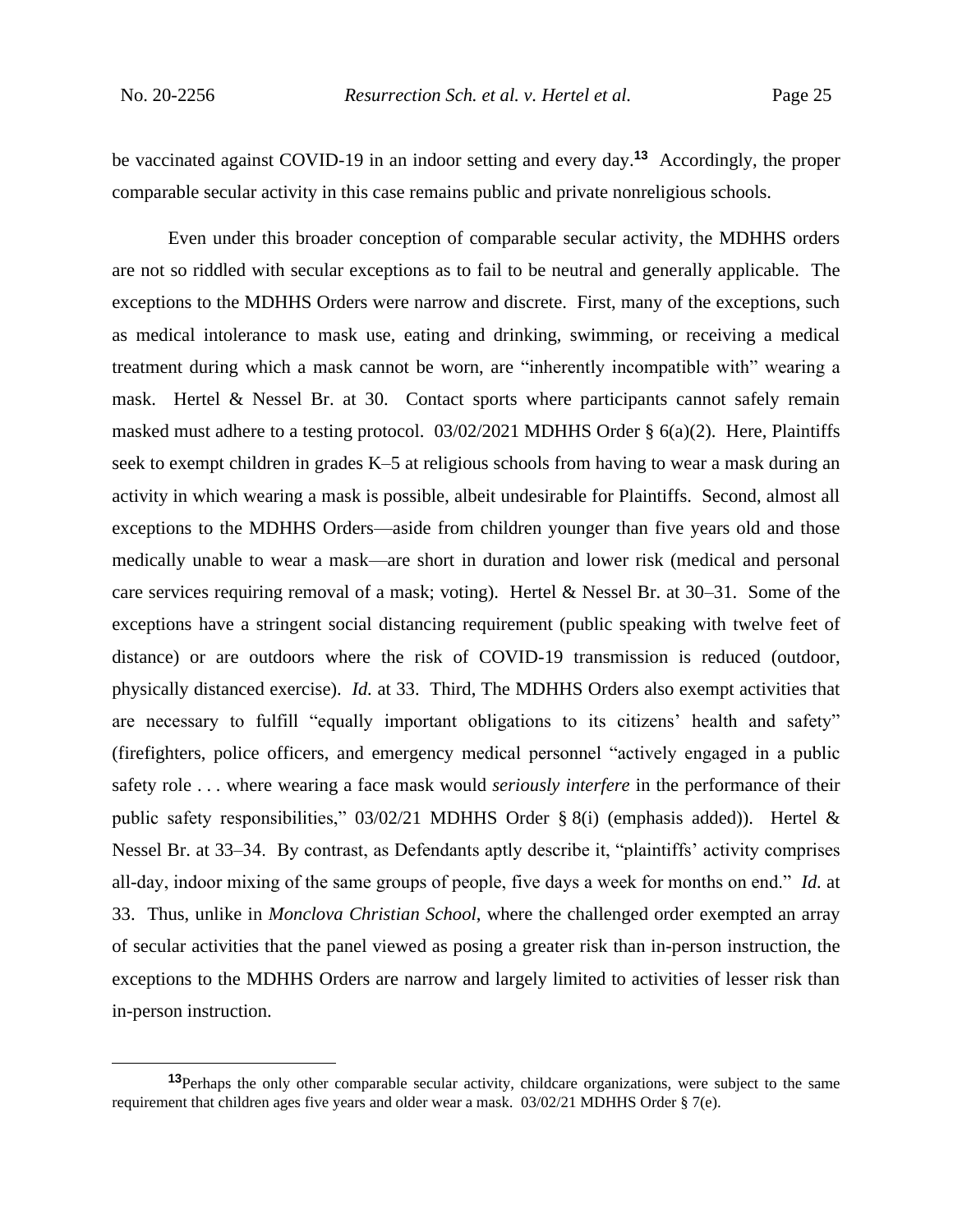Finally, all exceptions to the MDHHS Orders were available to Plaintiffs if they had chosen to engage in that activity. Hertel & Nessel Br. at 27. Plaintiffs were able to remove their face coverings to eat lunch at school, swim during physical education class, participate in Mass at school, engage in distanced public speaking on a religious topic, or exercise outdoors while physically distanced during recess. *Id.* Under the MDHHS orders, persons medically unable to wear a face covering, such as Smith's son, could go without a face covering at school. Because the MDHHS Orders are not so riddled with exceptions for comparable secular activities as to render the mask requirement not neutral and of general applicability, we review the MDHHS Orders for whether the state has a rational basis.

Other cases cited by Plaintiffs do not change this standard. At oral argument, Plaintiffs argued that the Supreme Court's recent decision in *Fulton v. City of Philadelphia*, 141 S. Ct. 1868 (2021), pronounced a different standard. In *Fulton*, the Supreme Court concluded that the city's refusal to contract with Catholic Social Services for the provision of foster care because the agency's religious beliefs prevented it from certifying same-sex couples violated the organization's free-exercise rights. *Id.* at 1882. The *Fulton* majority's narrow holding focused on a contract provision that permitted the commissioner of the city's Department of Human Services to grant exemptions to the non-discrimination clause in her "sole discretion." *Id.* at 1878. The contract's grant of unfettered discretion meant that the non-discrimination clause was not neutral and of general applicability, and thus, was subject to strict scrutiny. *Id.* at 1881. Although the plaintiffs and some of the concurring justices asked that the Court reconsider *Smith*, the majority declined to do so because the city's policy was not neutral and of general applicability, and thus, fell outside the scope of *Smith*. *Id.* at 1876–77.

Plaintiffs cite the Supreme Court's recent decision in *Our Lady of Guadalupe School v. Morrissey-Berru*, 140 S. Ct. 2049, 2055 (2020), for the principle that "[t]he First Amendment protects the right of religious institutions 'to decide for themselves, free from state interference, matters of church government as well as those of faith and doctrine,'" (quoting *Kedroff v. St. Nicholas Cathedral of Russian Orthodox Church in N. Am.*, 344 U.S. 94, 116 (1952)). Pls.' Br. at 26. Plaintiffs' reliance on *Our Lady of Guadalupe School* is misplaced. In *Our Lady of Guadalupe School*, the Supreme Court concluded that a form of immunity from employment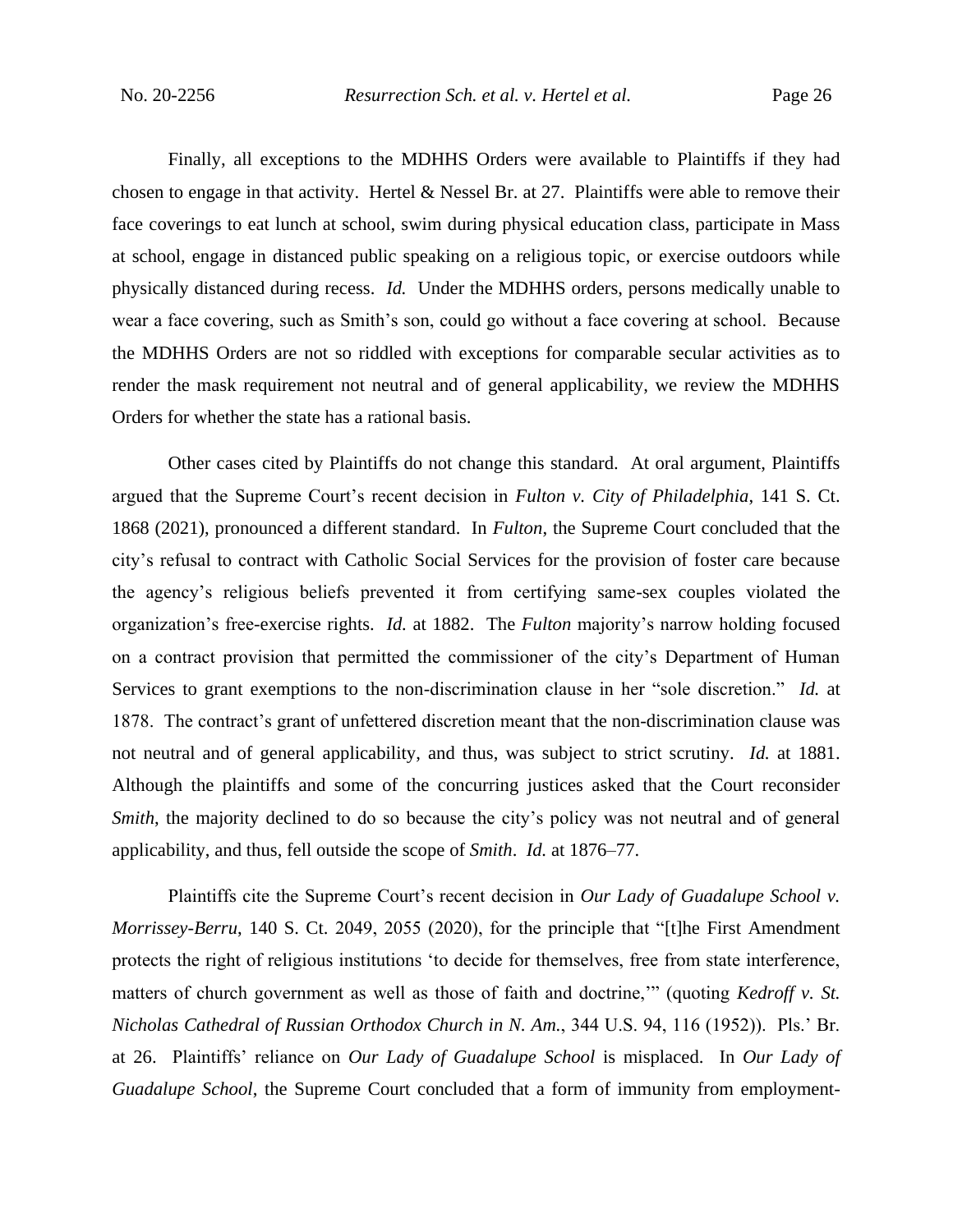discrimination claims brought by certain employees, the ministerial exception, extended to two teachers who taught religion and participated in religious activities. *Id.* at 2066. The Supreme Court, however, emphasized that religious institutions' ability to decide "matters of church government" and "faith and doctrine," "does not mean that religious institutions enjoy a general immunity from secular laws." *Id.* at 2060. MDHHS Orders requiring all persons ages five and older to wear a mask in public—including in the classroom—is not comparable to infringing on the school's authority to select their ministers and religious educators. Thus, *Our Lady of Guadalupe School* provides no help to Plaintiffs.

Plaintiffs' citation to *Thomas v. Review Board of Indiana Employment Security Division*, 450 U.S. 707 (1981), is also misplaced. According to Plaintiffs, *Thomas* compels us to "defer[] [to] Plaintiffs' understanding of their own religious beliefs" and not conclude that "any burden to Plaintiffs' religious beliefs was 'incidental.'" Pls.' Br. at 22 (quoting *Resurrection Sch. v. Gordon*, 507 F. Supp. 3d 897, 902 (W.D. Mich. 2020)). *Thomas*, however, stands for the proposition that we should defer to a plaintiff's characterization of her opposition to a law as religious. *Thomas*, 450 U.S. at 714.

Plaintiffs also argue that we should apply strict scrutiny to MDHHS's Orders because the orders violate both their free-exercise rights and their rights as parents to direct the education of their children. Pls.' Br. at 32.**<sup>14</sup>** This hybrid-rights theory stems from dicta in *Smith* explaining that a plaintiff may establish a violation of the Free Exercise Clause by showing that a neutral and generally applicable law violates "the Free Exercise Clause in conjunction with other constitutional protections." 494 U.S. at 881.

Although some circuits have recognized hybrid-rights claims, we have consistently declined to recognize hybrid-rights claims. For instance, in *Kissinger v. Board of Trustees of Ohio State University, College of Veterinary Medicine*, 5 F.3d 177 (6th Cir. 1993), we

**<sup>14</sup>**In support of this hybrid-rights argument, Plaintiffs cite language from the Supreme Court's order in *Danville Christian Academy* declining to grant Plaintiffs' application for a writ of certiorari. Pls.' Br. at 32 ("Even if this Court were to deem Defendants' orders generally applicable, which they are not, Plaintiffs' free exercise claim also requires heightened scrutiny because the 'application of a neutral, generally applicable law to religiously motivated action implicates the right of parents to direct the education of their children.'" (quoting *Danville Christian Acad.*, 141 S. Ct. at 528)). Plaintiffs' reference is misleading, because the Supreme Court was merely repeating an argument raised by amici, not assessing the merits of this argument.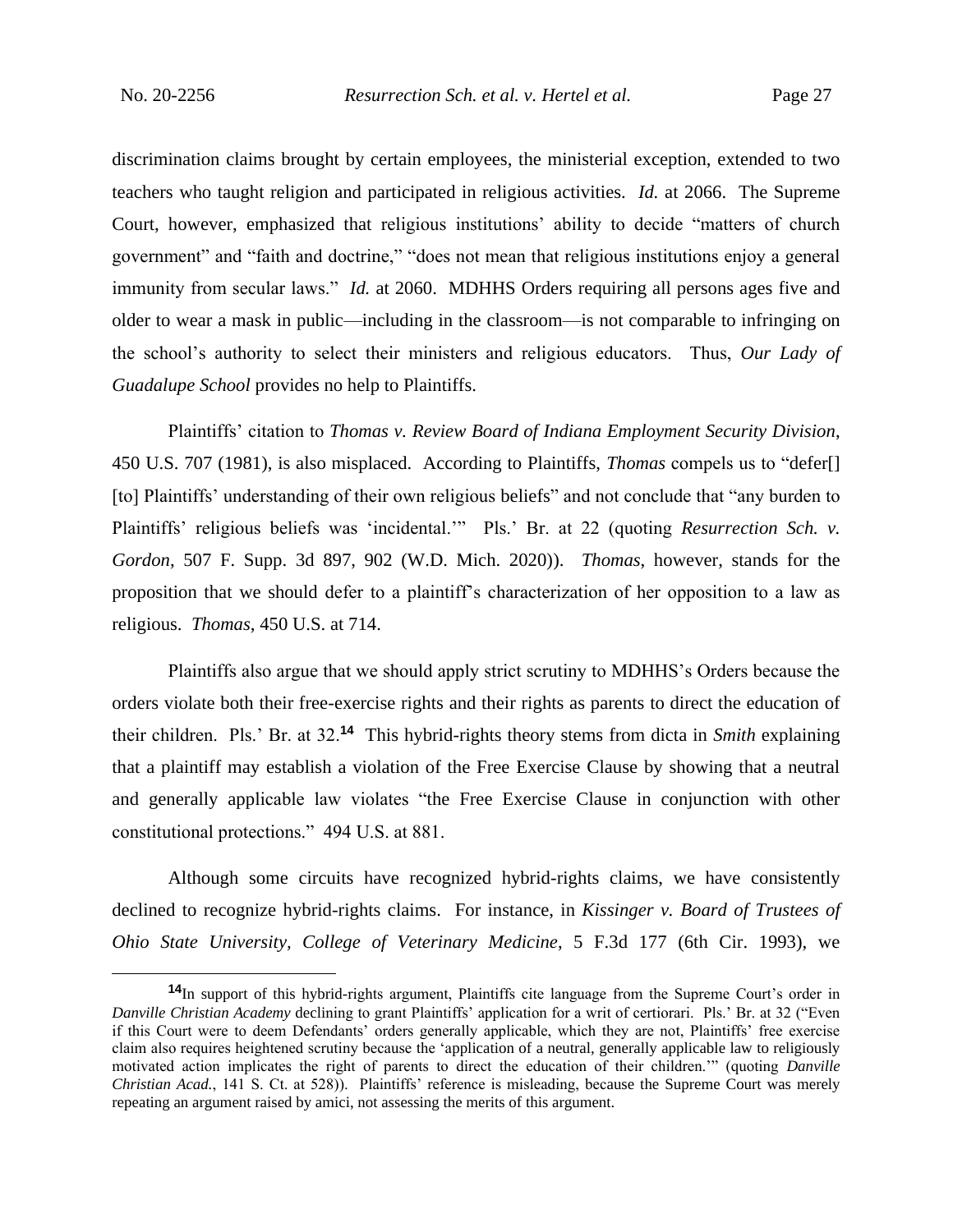considered the merits of a veterinary student's claim that her college's policy of requiring students to dissect animals violated the Free Exercise Clause and other constitutional provisions. We declined to apply strict scrutiny to her hybrid claim, reasoning that "[w]e do not see how a state regulation would violate the Free Exercise Clause if it implicates other constitutional rights but would not violate the [F]ree Exercise Clause if it did not implicate other constitutional rights." *Id.* at 180. Simply put, this outcome would be "completely illogical." *Id.* "[T]herefore, at least until the Supreme Court holds that legal standards under the Free Exercise Clause vary depending on whether other constitutional rights are implicated," we explained that we would "not use a stricter legal standard than that used in *Smith* to evaluate generally applicable, exceptionless state regulations under the Free Exercise Clause." *Id.* Since then, we have consistently declined to recognize a hybrid-rights theory. *See Pleasant View Baptist Church*, 838 F. App'x at 940–41 (Donald, J., concurring) (collecting cases). We decline to recognize a hybrid-rights claim here.

Applying rational-basis review, we hold that the MDHHS Orders are rationally related to a legitimate government interest. To satisfy rational-basis review, Defendants must show "only that the regulation bear[s] some rational relation to a legitimate state interest." *Craigmiles v. Giles*, 312 F.3d 220, 223 (6th Cir. 2002). Here, Defendants had a legitimate state interest in controlling the spread of COVID-19 in Michigan. Plaintiffs apparently concede this point, acknowledging that "COVID-19 poses real challenges and concerns to everyone and requires a robust response." Pls.' Br. at 4. Further, Defendants cite more than ample evidence that requiring masks in the school setting minimizes the spread of COVID-19. *See* Hertel & Nessel Br. at 4–5; Vail & Siemon Br. at 8; R. 16-2 (Aff. of Vail) (Page ID #535–62). Although Plaintiffs question the effectiveness of masks, even they admit that "masks serve a purpose when students cannot socially distance and do not object to (and, indeed, enforce) mask wearing in the hallways and common areas of the school." Pls.' Br. at 5–6.

We conclude that the MDHHS Orders do not violate the Free Exercise Clause because the MDHHS Orders are neutral and of general applicability and satisfy rational-basis review.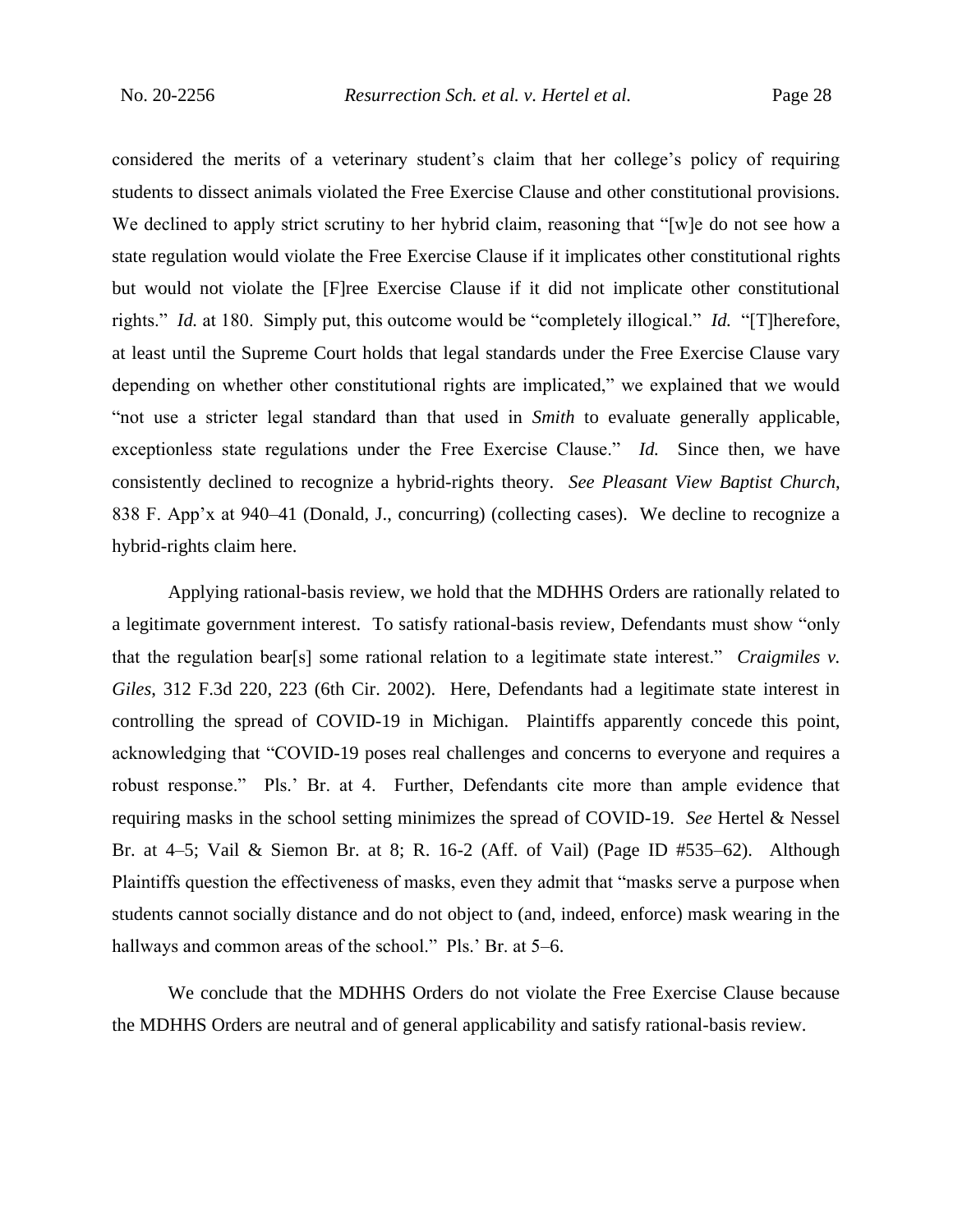#### **D. Equal-Protection Claim**

Plaintiffs argue that the MDHHS Orders violate the Equal Protection Clause because the Orders exempt certain secular activities but not religious education, and, alternatively, because the Orders lack a rational basis. Plaintiffs also fault the district court for failing to cite caselaw explaining why the MDHHS Orders satisfy the Equal Protection Clause.

To establish an equal-protection violation, "a plaintiff must adequately plead that the government treated the plaintiff 'disparately as compared to similarly situated persons and that such disparate treatment either burdens a fundamental right, targets a suspect class, or has no rational basis.'" *Ctr. for Bio-Ethical Reform, Inc. v. Napolitano*, 648 F.3d 365, 379 (6th Cir. 2011) (quoting *Club Italia Soccer & Sports Org., Inc. v. Charter Township of Shelby*, 470 F.3d 286, 299 (6th Cir. 2006)). We have explained that "[t]he threshold element of an equal protection claim is disparate treatment; once disparate treatment is shown, the equal protection analysis to be applied is determined by the classification used by government decision-makers." *Scarbrough v. Morgan Cnty. Bd. of Educ.*, 470 F.3d 250, 260 (6th Cir. 2006).

Plaintiffs' equal-protection challenge is confusing, is largely a repackaging of its freeexercise argument, and is ultimately meritless. First, Plaintiffs fail to satisfy this threshold requirement of showing that the state has treated similarly situated persons differently than Plaintiffs. Plaintiffs argue that the MDHHS Orders result in "disparate treatment" because they permit persons to remove their masks while engaging in certain secular activities and in religious worship in a house of worship, while requiring students in grades K–5 at religious schools to wear masks. This is a free-exercise challenge, not an equal-protection challenge. Seemingly recognizing that this is a free-exercise challenge, Plaintiffs open their argument by stating that "the challenged measures burden Plaintiffs' fundamental rights to the free exercise of religion under the First Amendment in violation of the equal protection guarantee of the Fourteenth Amendment." Pls.' Br. at 34*.* Further, there is no "disparate treatment" because the MDHHS Orders did not distinguish between certain groups of children. The MDHHS Orders required all children ages five and older to wear masks in public, subject to a few universal exceptions that were available to Plaintiffs.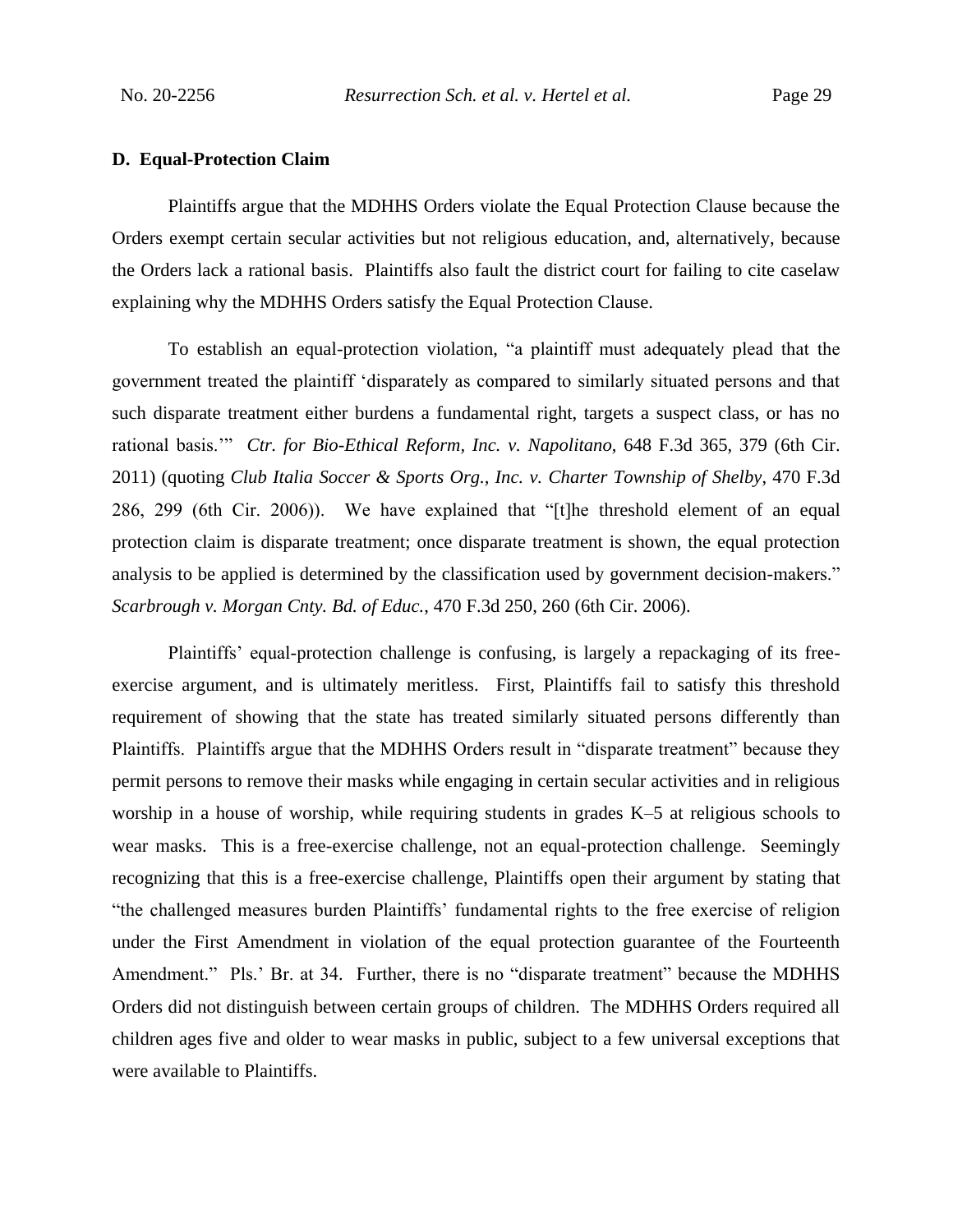Plaintiffs' argument that the requirement that children ages five years and older wear masks in the classroom lacks any rational basis is equally unavailing. Although unclear from the brief, Plaintiffs appear to argue that the MDHHS Orders lack any rational basis because the Orders exempted activities that Plaintiffs perceive as riskier than the in-person education of students in grades K–5. Pls.' Br. at 34. One could also include Plaintiffs' general belief that masks do not work to limit the transmission of COVID-19 within this argument. *Id.* at 5. As discussed in Part II.C, however, the MDHHS Orders satisfy rational-basis review. Accordingly, we conclude that Plaintiffs' equal-protection claim fails.

#### **E. Substantive-Due-Process Claim**

Finally, Plaintiffs argue that the MDHHS Orders violate their substantive-due-process rights. "Where a particular Amendment 'provides an explicit textual source of constitutional protection' against a particular sort of government behavior, 'that Amendment, not the more generalized notion of "substantive due process," must be the guide for analyzing these claims.'" *Albright v. Oliver*, 510 U.S. 266, 273 (1994) (quoting *Graham v. Connor*, 490 U.S. 386, 395 (1989)); *see also Kiser v. Kamdar*, 831 F.3d 784, 791 (6th Cir. 2016) (declining to consider the plaintiff's substantive-due-process challenge because it was really a commercial-speech case).

Plaintiffs' challenge to the MDHHS Orders lies in the First Amendment's Free Exercise Clause, and thus, their substantive-due-process claim is duplicative. The district court admittedly did not explicitly address the merits of Plaintiffs substantive-due-process claim. We nonetheless conclude that Plaintiffs' substantive-due-process claim is without merit.

#### **III. CONCLUSION**

For the foregoing reasons, we hold that Plaintiffs' challenge to the mask requirement for children in grades K–5 in all schools in Michigan is not moot. We **AFFIRM** the district court's denial of Plaintiffs' motion for a preliminary injunction.